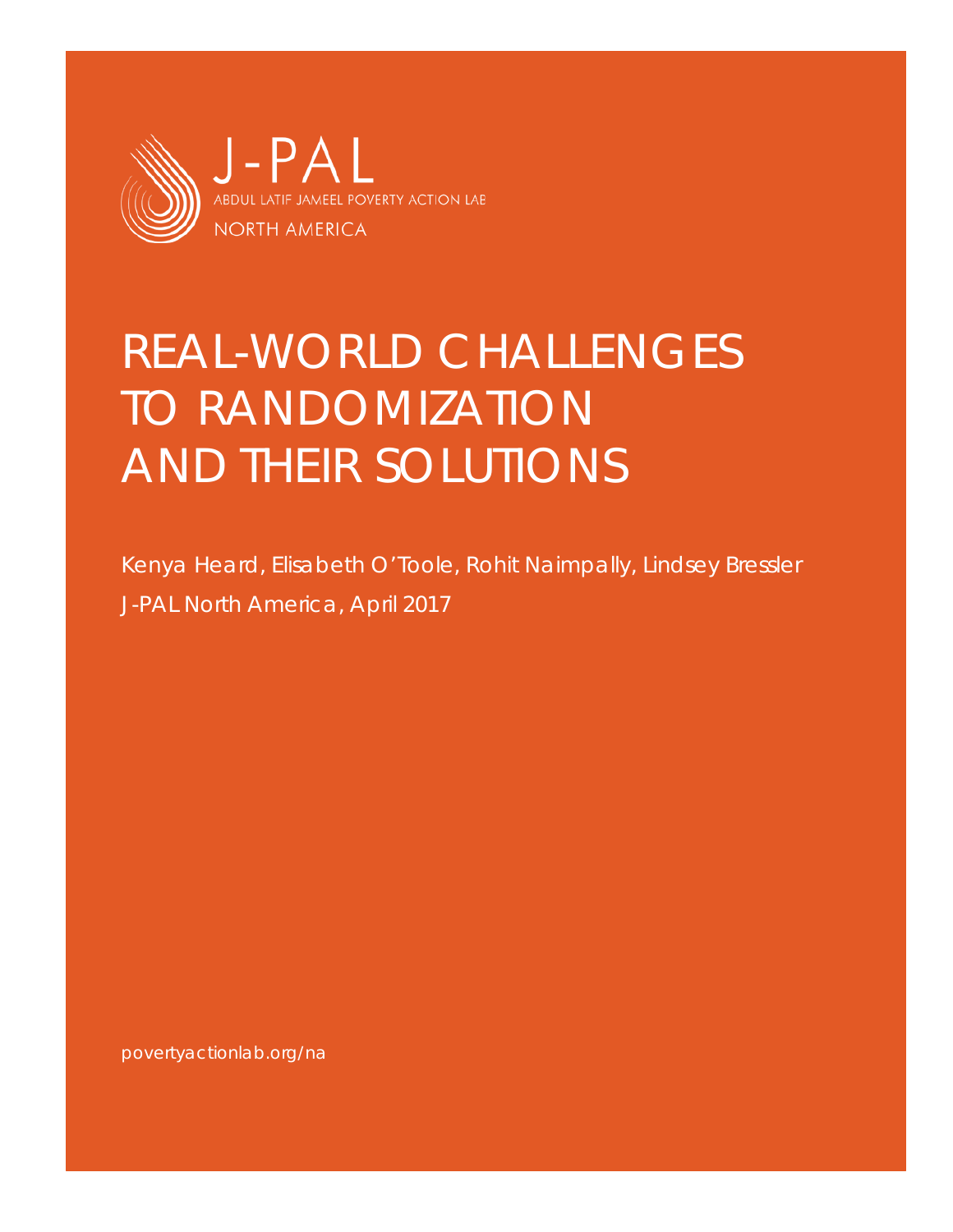**Purpose:** This tool is primarily intended for policymakers and practitioners who have a general understanding of randomized evaluations and want to learn how to address six common challenges. Throughout, we will reference evaluations by J-PAL affiliates and their co-investigators. This document draws from *Running Randomized Evaluations: A Practical Guide* by Rachel Glennerster and Kudzai Takavarasha (henceforth referred to as GT).

**Acknowledgements:** We are grateful to Mary Ann Bates, Joseph Ciesielski, Laura Feeney, Amy Finkelstein, Christina Galardi, Rachel Glennerster, Sara Heller, William Pariente, and Marc Shotland for providing thoughtful feedback to improve this resource. Many thanks to Rachel Glennerster and Kudzai Takavarasha for allowing us to draw from their book. We thank the authors of the studies, Katherine Baicker, Bruno Crépon, Esther Duflo, Robert Fairlie, Marc Gurgand, Amy Finkelstein, Matthew Notowidigdo, Roland Rathelot, Jonathan Robinson, and Philippe Zamora, for allowing us to use their evaluations as real-world examples to bring concepts to life. Graham Simpson copy edited this document, and Alicia Doyon formatted the document and designed the figures.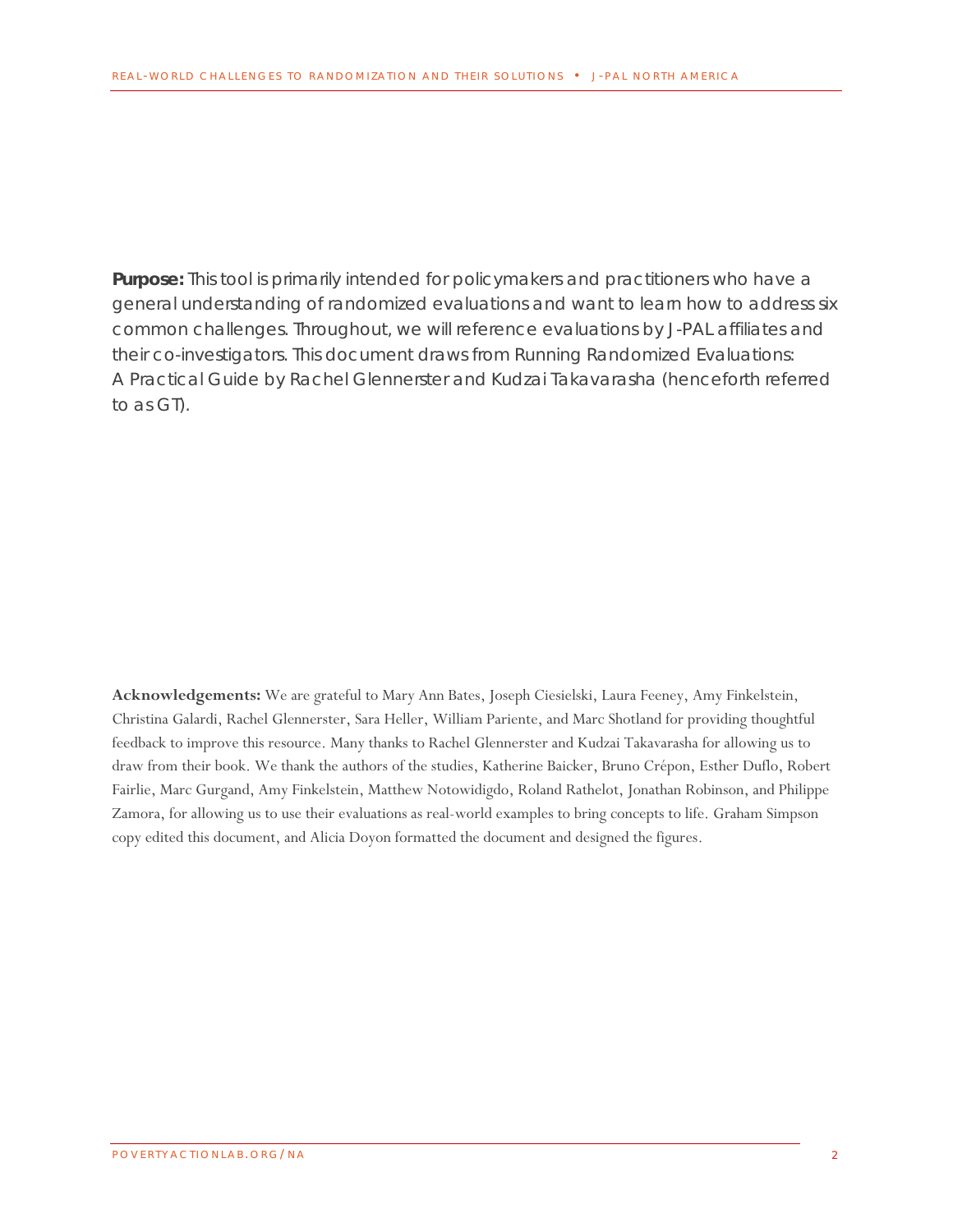# <span id="page-2-0"></span>INTRODUCTION

Randomized evaluations, also called randomized controlled trials (RCTs), have received increasing attention from practitioners, policymakers, and researchers due to their high credibility in estimating the causal impacts of programs and policies. In a randomized evaluation, a random selection of individuals from a sample pool is offered a program or service, while the remainder of the pool does not receive an offer to participate in the program or service. Random assignment ensures that, with a large enough sample size, the two groups (treatment and control) are similar on average before the start of the program. Since members of the groups do not differ systematically at the outset of the experiment, any difference that subsequently arises between the groups can be attributed to the intervention rather than to other factors.

Researchers, practitioners, and policymakers face many real-world challenges while designing and implementing randomized evaluations. Fortunately, several of these challenges can be addressed by designing a randomized evaluation that accommodates existing programs and addresses implementation challenges.

**Program design challenges:** Certain features of a program may present challenges to using a randomized evaluation design. This document showcases four of these program features and demonstrates how to alter the design of an evaluation to accommodate them.

- Resources exist to extend the program to everyone in the study area
- Program has strict eligibility criteria
- Program is an entitlement
- Sample size is small

**Implementation challenges:** There are a few challenges that may threaten a randomized evaluation when a program or policy is being implemented. This document features two implementation challenges and demonstrates how to design a randomized evaluation that mitigates threats and eliminates difficulties in the implementation phase of an evaluation.

- It is difficult for service providers to adhere to random assignment due to logistical or political reasons
- The control group finds out about the treatment, benefits from the treatment, or is harmed by the treatment

#### *A note on statistical power*

Many of the challenges herein will reference the concept of *statistical power*, which is synonymous with *power*. The power of an evaluation reflects the likelihood of detecting any meaningful changes in an outcome of interest brought about by a successful program. Power is determined by many factors including the sample size and anticipated effect of the program. This document will mention but will not detail statistical power, so for more information, please refer to J-PAL's research resource[: The Danger of Underpowered Evaluations.](https://www.povertyactionlab.org/sites/default/files/documents/2017.01.11%20The%20Danger%20of%20Underpowered%20Evaluations.pdf)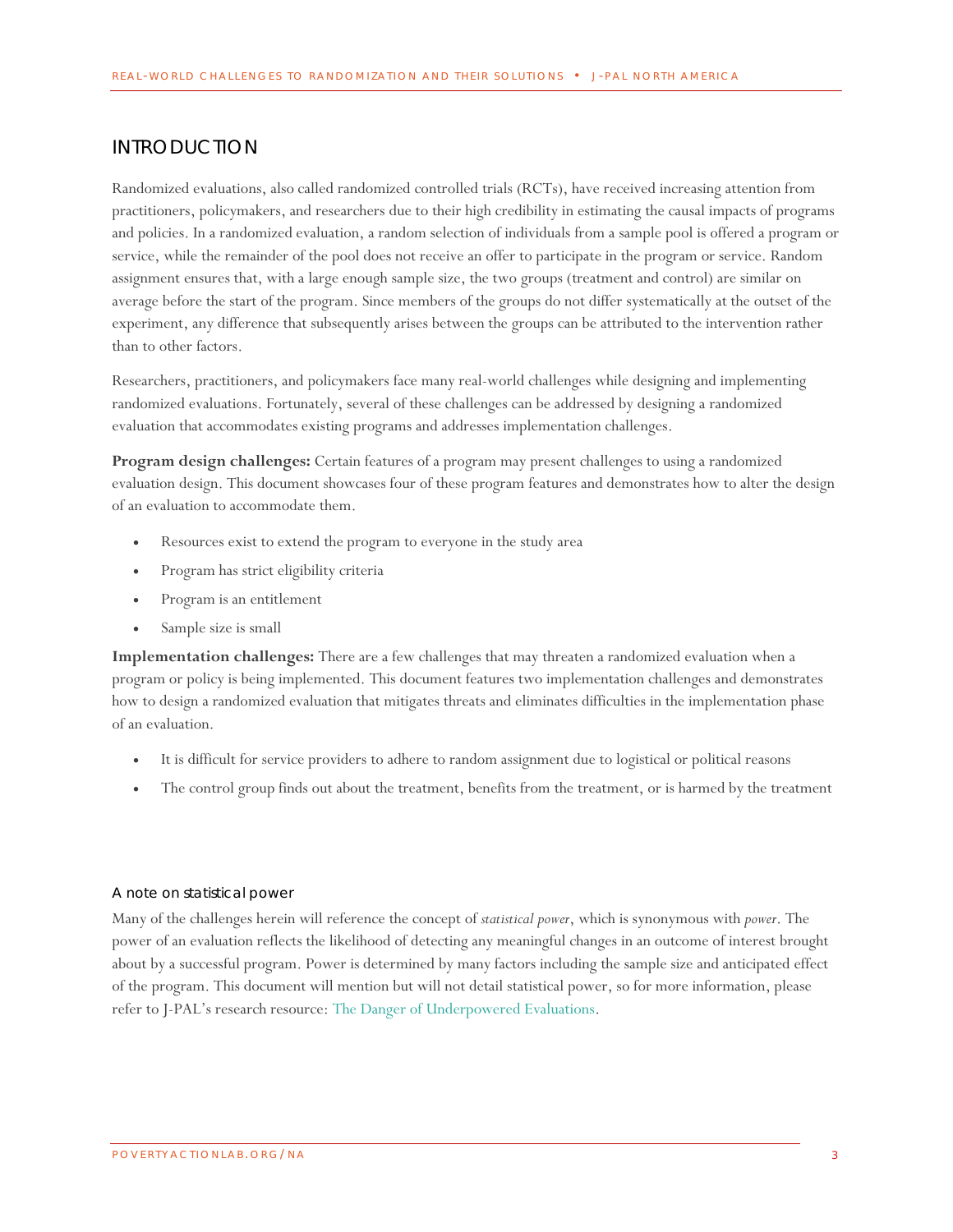<span id="page-3-0"></span>

| <b>TABLE OF CONTENTS</b>                                                                                                                                                                        |  |
|-------------------------------------------------------------------------------------------------------------------------------------------------------------------------------------------------|--|
|                                                                                                                                                                                                 |  |
|                                                                                                                                                                                                 |  |
|                                                                                                                                                                                                 |  |
| Challenge #5: It is difficult for service providers to adhere to random assignment due to logistical<br>Challenge #6: Control group finds out about the treatment, benefits from the treatment, |  |
|                                                                                                                                                                                                 |  |
|                                                                                                                                                                                                 |  |
|                                                                                                                                                                                                 |  |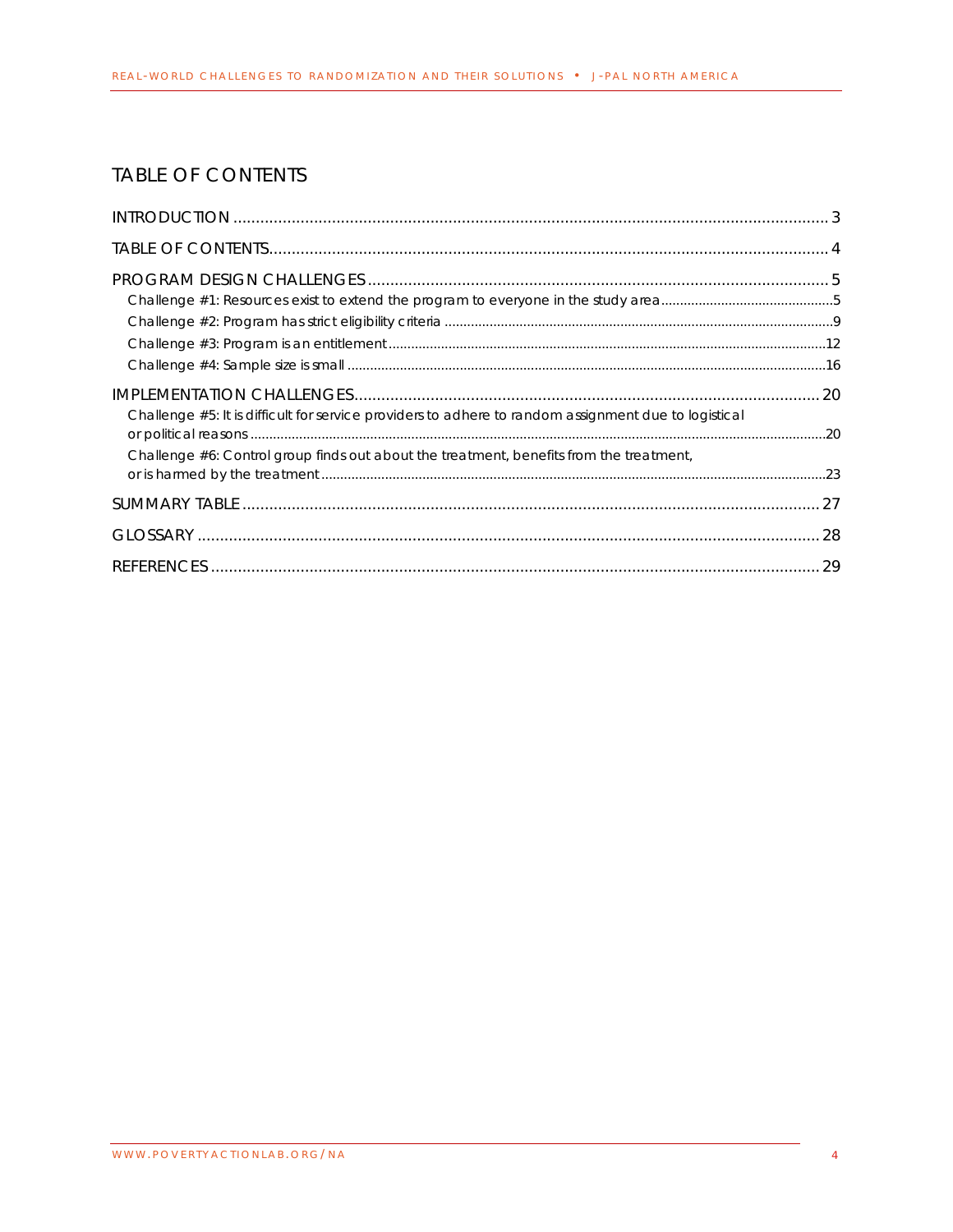# <span id="page-4-0"></span>PROGRAM DESIGN CHALLENGES

#### <span id="page-4-1"></span>**Challenge #1: Resources exist to extend the program to everyone in the study area**

#### *Overview*

In some cases, program implementers have enough resources and may feel obligated to distribute a program to everyone in the study area. If everyone receives the treatment at once, there are not any untreated individuals to make a control group for a randomized evaluation.

#### *A Real-World Example*

Researchers Robert Fairlie (University of California, Santa Cruz) and [Jonathan Robinson](https://www.povertyactionlab.org/robinson) (University of California, Santa Cruz) faced this challenge when they conducted an [evaluation](https://www.povertyactionlab.org/evaluation/impact-home-computers-academic-achievement-low-income-children-united-states) to determine the impact of home computers on academic achievement. Under the program, students who did not have a home computer were eligible to receive a computer. To conduct the evaluation, the researchers needed to compare the outcomes of eligible students who received a computer and eligible students who did not receive a

#### **CHALLENGE**

Resources exist to extend the program to everyone in the study area.

#### **IMPLICATION**

If everyone is treated at once, there is no control group.

#### **SOLUTION**

Use a phase-in design and randomly assign the order in which groups or individuals receive treatment.

computer. The researchers talked with school officials about the study design and concluded that it would be unfair to give some eligible students computers and withhold computers from the rest (Fairlie and Robinson 2013, 215).

#### *Solution: Phase-in*

To ensure a fair distribution of computers while preserving a control group, researchers used a phase-in design. The treatment group received computers at the beginning of the school year, and the control group received computers at the end of the school year. An endline survey was administered at the end of the school year to measure impacts of the program just before control students received their computers. By the end of the school year, every eligible student received a computer.

Advocates for the distribution of home computers might have argued that the phase-in design was not fair because control students had to wait a year to receive computers. However, it is important to remember that the effect of home computers was not known. Even though there were enough resources to treat everyone, if every student received a computer at the beginning of the school year, there would have been no way to determine if this expensive program had positive, negative, or no effects on students. Without an impact estimate, there would be no way to determine whether another intervention that aimed to improve educational outcomes would have a larger impact and be more cost-effective than a home computer program.

The phase-in design allows the control group to remain an appropriate representation of the **[counterfactual](#page-27-1)** while ensuring fairness when there are resources readily available to treat everyone. This study used two phases, but it is also possible to use multiple phases as shown in Figure 1.1. Researchers might decide to use multiple phases depending on several factors that shape the context of the evaluation (e.g., the length of the intervention, the number of randomization units, the particular outcomes they desire to study). Additionally, if a randomized evaluation occurs as a program expands its capacity, there may be a need to train additional staff or troubleshoot logistical challenges that come with scale. In these cases, instead of scaling up and implementing the program all at once, the phase-in design provides extra time to scale up carefully while maintaining fidelity to the program model.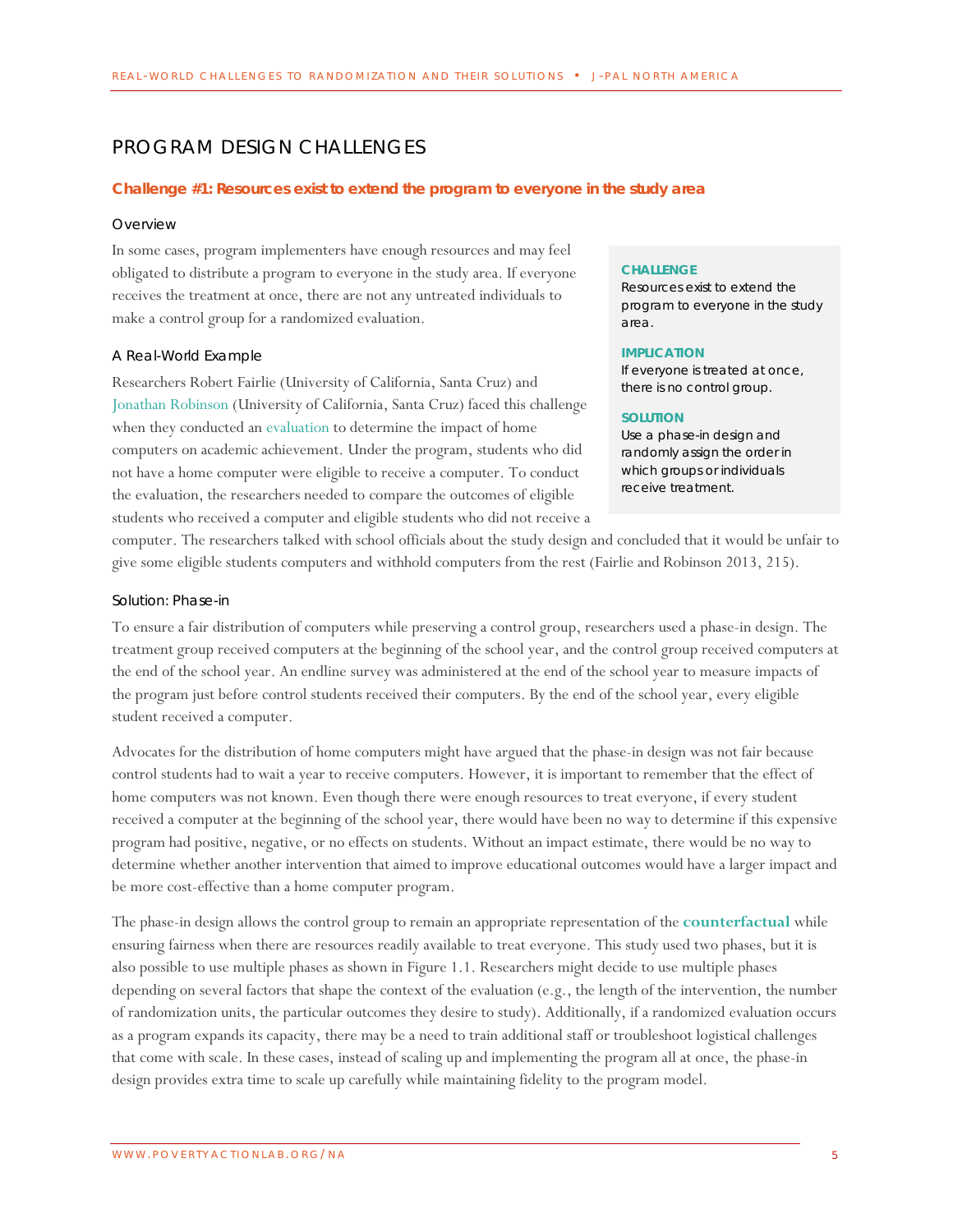

FIGURE 1.1: PHASE-IN STUDY DESIGN

# **Limitations**

- *Anticipation of treatment may affect the behavior of the control group*. Say some parents of children in the control group were planning to purchase a home computer prior to the evaluation. However, knowing that their child would receive a home computer at the end of the year, they may have decided not to purchase a home computer. This behavioral change is important because some control group parents behaved differently than they would have if the program did not exist. Their decisions were affected by the intervention itself, which means they are no longer the best representation of the **[counterfactual](#page-27-1)**. If this is the case, impact estimates may overestimate the effects of home computers. These changes in behavior, which can lead to an overestimate or an underestimate of impact, are called **[anticipatory effects](#page-27-2)**.
- *Since the control group receives treatment after a fixed time frame, there is a limited time over which impact can be measured.* Researchers studying the home computer program only evaluated the program's impact on shortterm outcomes (i.e., since all students received a computer and were "treated" after one year, researchers could only evaluate the one-year impact of the program on students' outcomes). Since everyone eventually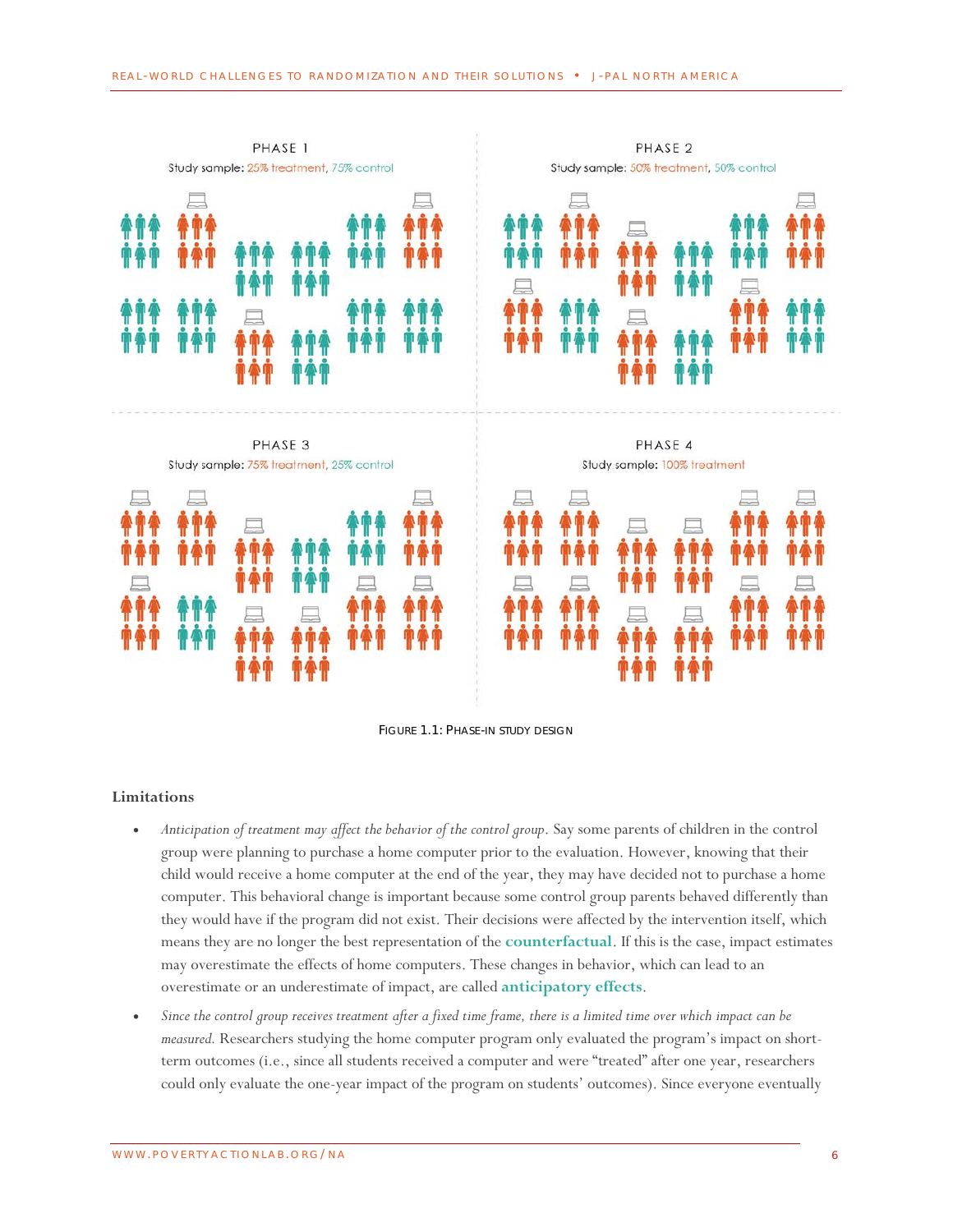receives the program and the control group becomes a part of the treatment group at the conclusion of the evaluation, it is challenging to observe long-term impacts of the program.

An exception to this limitation occurs in a setting where individuals move in and out of the randomization unit. In this case, researchers could determine the long-term impact of the home computer program if the intervention were structured differently.



FIGURE 1.2: MOVING THROUGH THE UNIT OF RANDOMIZATION

Figure 1.2 illustrates an example where the unit of randomization is the school rather than the individual, the program is available for students in grade twelve, and phase one begins at the start of the 2016 school year while phase two is delayed until the subsequent school year. Assume that there are only two schools in the sample, School A and School B. Orange indicates that the given class received computers.

In phase one, all eligible students in grade twelve (i.e., the class of 2016) at School A receive a home computer. In phase two, all eligible students in grade twelve (i.e., the class of 2017) at both schools receive a home computer. Since phase two takes place one school year after phase one, researchers can determine the longterm impact of the program by following up with recent graduates (i.e., the class of 2016) from School B, assuming the program has non-academic effects that persist after graduation. These students are in grade twelve at the beginning of the program, but by the time the program reaches their school in phase two, they are graduates and do not receive the treatment. Therefore, they can serve as a pure control group. Note that this example is simplified; in reality, researchers would need to randomize more than two schools to have enough statistical power to detect the impact of the home computers.

• *If the program is phased in too quickly, researchers may not be able to detect program impacts.* In this case, suppose the effect of home computers takes two years to materialize. This lag may be due to an adjustment period, the time it takes for students to learn how to use the computer and incorporate it into their routine. If the computers are only expected to change academic outcomes after two years, researchers would not be able to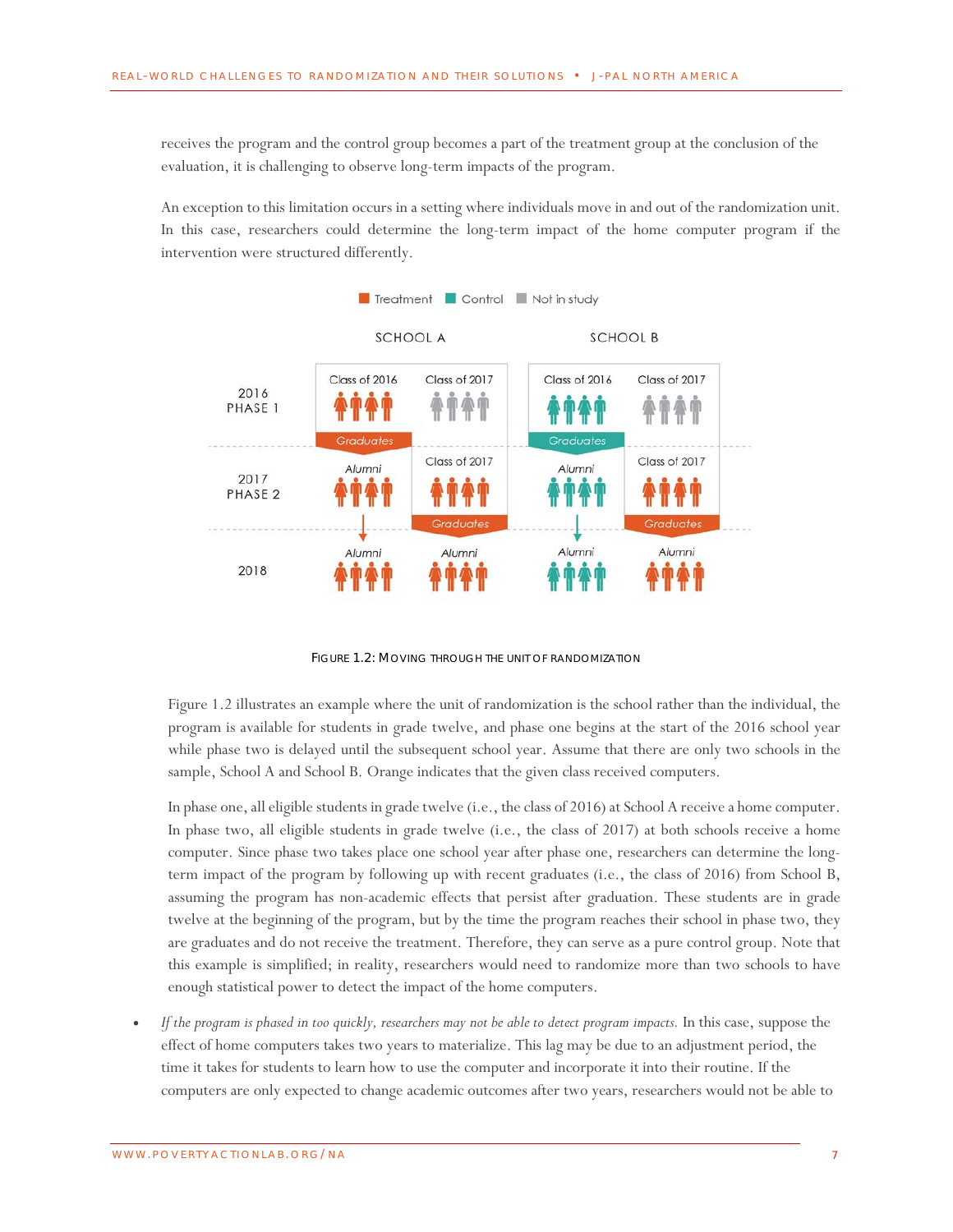detect the program's impact by comparing the treatment and control groups' outcomes at the end of one year. To avoid this pitfall, researchers and practitioners should ensure that the time for the program to affect outcomes is shorter than the time between the first and last phase-in (GT 2013, 130). While this can be a challenge in itself, it might be possible to estimate the time it may take for the impacts to materialize by consulting relevant literature on similar interventions that target similar populations.

Despite these limitations, many programs are designed to roll out gradually due to initial capacity constraints. If the rollout can be randomized, a phase-in design is a good way to measure short-term, and in some cases, long-term impacts of a program.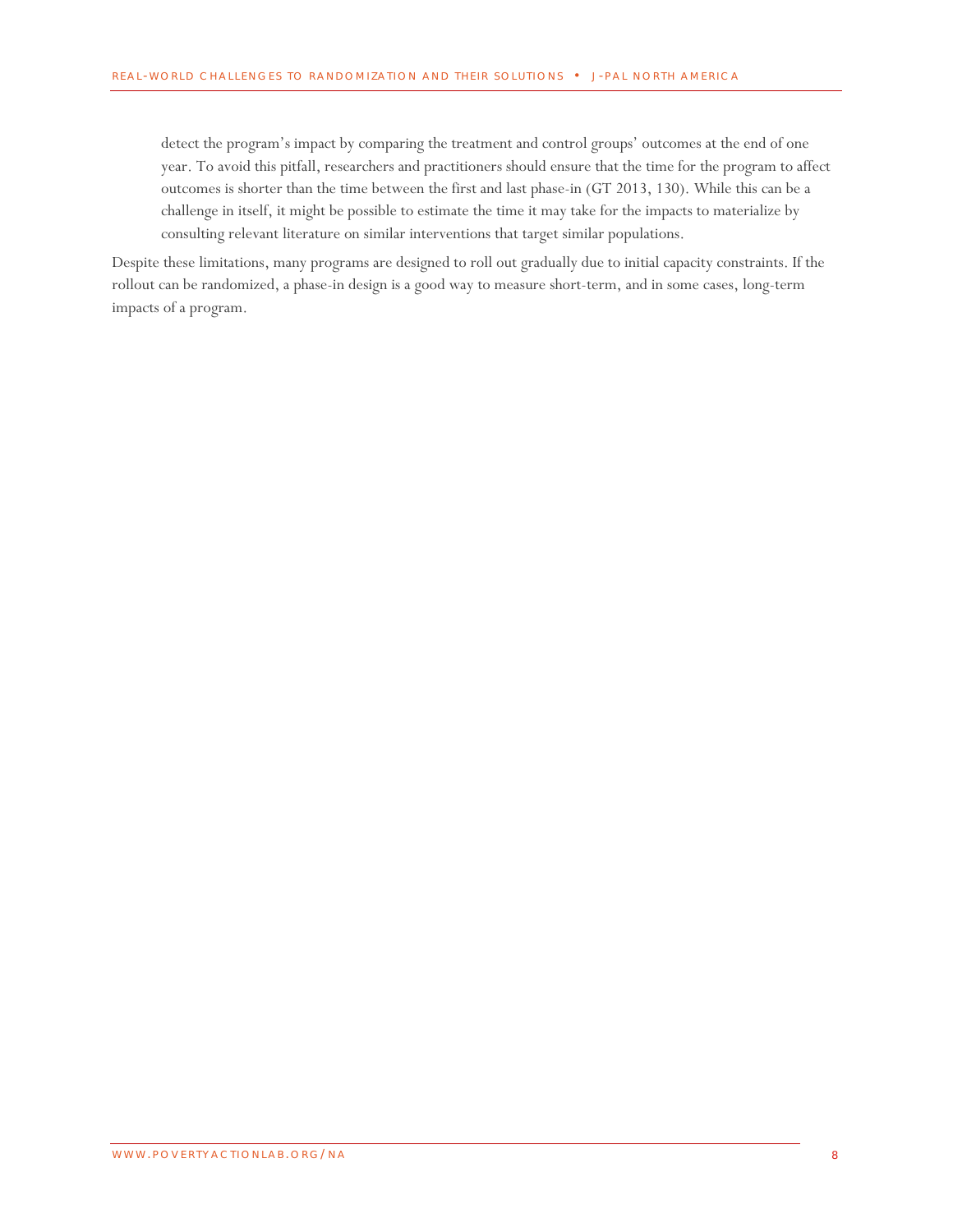#### <span id="page-8-0"></span>**Challenge #2: Program has strict eligibility criteria**

#### *Overview*

Many public and private programs have strict eligibility criteria (e.g., an income threshold or a categorical requirement) that separate the eligible from the ineligible. In such cases, randomization among eligible applicants may not be the most appropriate research design because they already have full access to the program.

#### *A Real-World Example*

Medicaid is an example of a program that has strict eligibility criteria. Nevertheless, J-PAL affiliates [Katherine Baicker](https://www.povertyactionlab.org/baicker) (Harvard) and [Amy](https://www.povertyactionlab.org/finkelstein)  [Finkelstein](https://www.povertyactionlab.org/finkelstein) (MIT), in collaboration with a number of researchers, were able to conduct [a randomized evaluation](https://www.povertyactionlab.org/evaluation/oregon-health-insurance-experiment-united-states) to determine the impact of Medicaid on a wide range of outcomes. Medicaid is a government-run program designed to provide health insurance to low-income and disabled Americans. Eligibility for the program is determined by several factors

#### **CHALLENGE**

When evaluating a program with strict eligibility criteria, it may not be appropriate to randomly assign eligible individuals to the treatment or control group.

#### **IMPLICATION**

A control group cannot be constructed.

#### **SOLUTION**

Relax the eligibility criteria and randomize among the marginally ineligible.

including a cutoff based on the value of an applicant's income and assets (Taubman et al. 2014, 263). Figure 2.1 illustrates the categorically eligible groups: children and pregnant women, the disabled, and families enrolled in Temporary Assistance to Needy Families (TANF). To construct a control group, it was neither legally possible nor ethically appropriate to randomly prevent some eligible individuals from enrolling in Medicaid. By law, if individuals submit an application and are eligible, they must be granted access to Medicaid.



FIGURE 2.1: STRICT ELIGIBILITY CRITERIA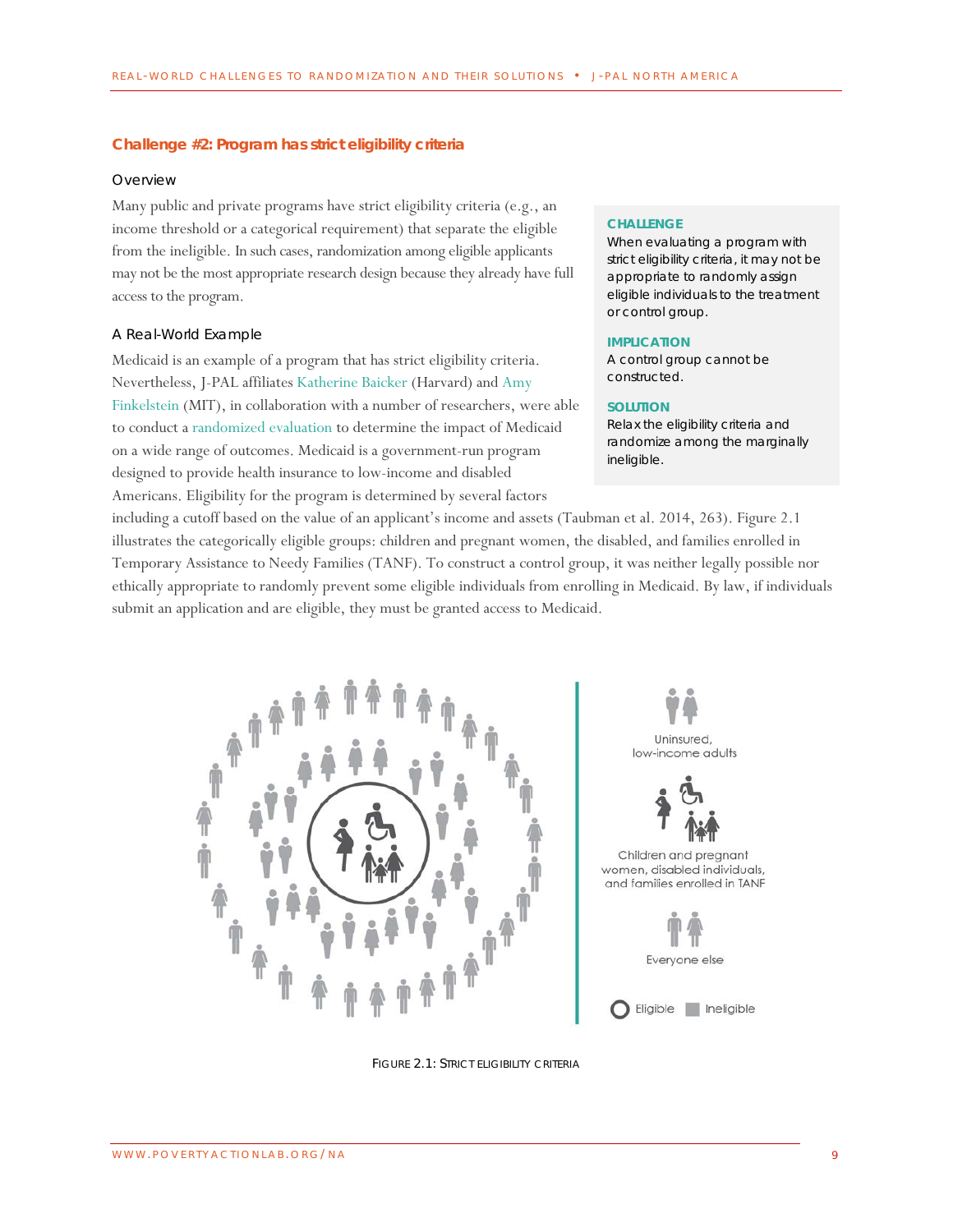#### *Solution: [Randomize among the marginally ineligible](#page-27-3)*

To overcome this challenge, researchers took advantage of a Medicaid program expansion that was already scheduled to occur in 2008. The state of Oregon designed this expansion to provide 10,000 new spots to uninsured adults. The new spots were allotted by lottery to individuals who, before the program expansion in 2008, were not eligible for Medicaid benefits.

Expanding the eligibility criteria and then conducting a lottery among the newly eligible individuals allows researchers to conduct a randomized evaluation among this group, while maintaining access to the program for individuals who were already eligible prior to the study.

There are many ways to expand eligibility criteria. For example, the minimum income threshold could be relaxed or access to the program could be granted to an additional category of individuals. In the case of the Oregon Health Insurance Experiment, researchers took advantage of a categorical expansion. Medicaid in the state of Oregon continued to be available for children and pregnant women, the disabled, and families enrolled in TANF; however, in 2008, eligibility expanded to a new category of people: uninsured, low-income adults who were otherwise ineligible for Medicaid benefits (Finkelstein et al. 2012, 1062-1064).

To randomize among the marginally ineligible, as illustrated in Figure 2.2, first, expand the program's eligibility criteria.



FIGURE 2.2: EXPANSION OF ELIGIBILITY CRITERIA

This makes the program available to a group of individuals (e.g., uninsured, low-income adults in the case of the Oregon Health Insurance Experiment) who were ineligible prior to the expansion; these individuals are called the marginally ineligible.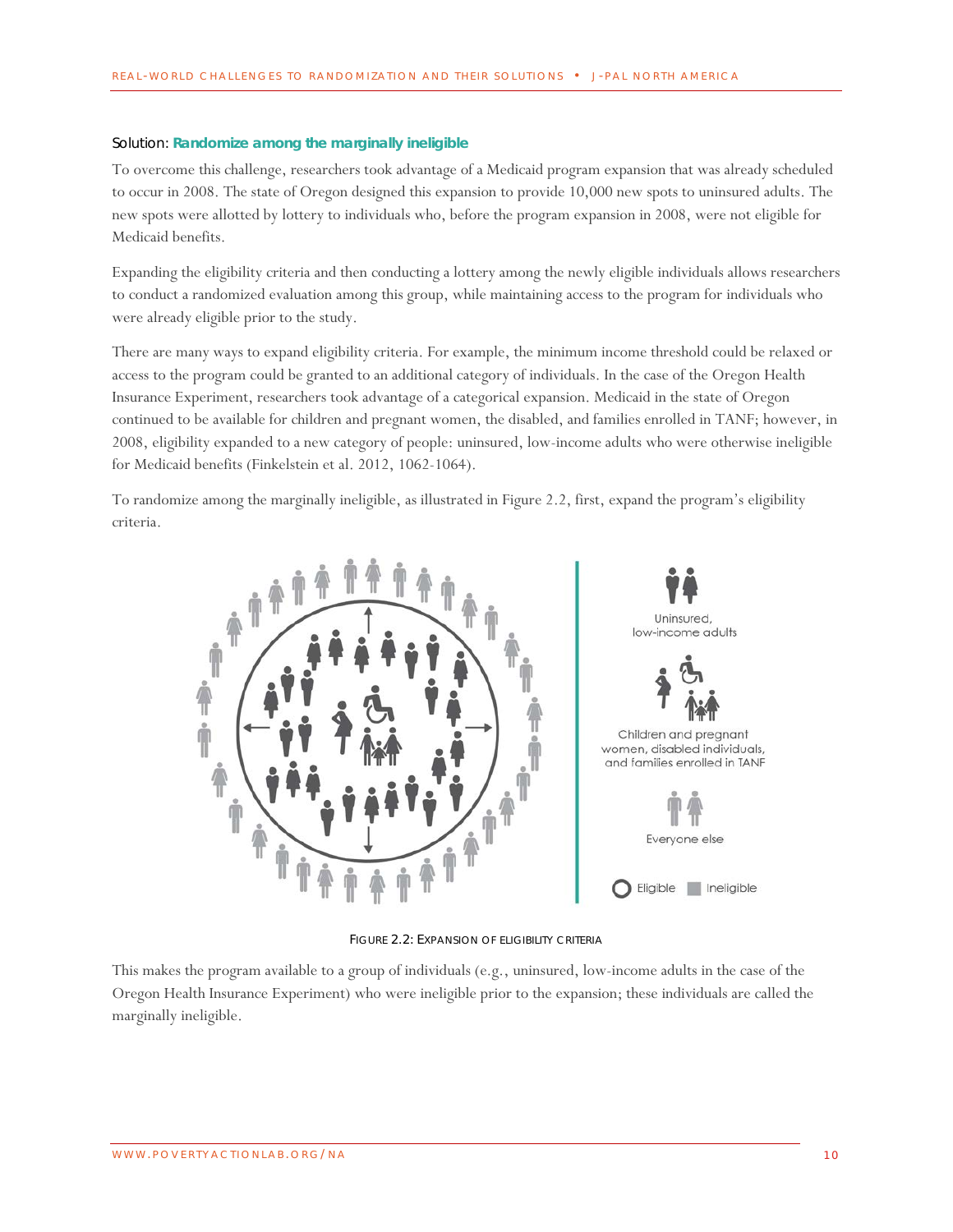

Second, as illustrated in Figure 2.3, use a lottery to assign the marginally ineligible to the treatment and control groups.

FIGURE 2.3: LOTTERY AMONG THE MARGINALLY INELIGIBLE

When there are limited resources to serve all the marginally ineligible individuals, random assignment through a lottery can be used to fairly assign treatment. This approach is helpful because it does not require withholding the program from individuals who have been eligible in the past.

#### **Limitations**

- *Additional resources may be required for the implementer to accommodate more individuals.* In order to maintain the program for individuals who have always been eligible and expand the program to the marginally ineligible, the implementer will likely need access to more funding and personnel to run the program at a higher capacity (GT 2013, 124). Therefore, this approach is easiest to use when funding for a program expansion is already planned.
- *Randomizing among the marginally ineligible is an appropriate research design when the relevant policy question is: "Would this program be effective if it were extended to a new population?" but it may not be the best design if the question is: "Is this program effective for the currently eligible population?"* The marginally ineligible individuals may differ from the program's target population, in which case the program's impact on this population cannot be generalized to the currently eligible population. If the evaluation does not detect an impact on the marginally ineligible, it is still possible that the program has a positive effect on the currently eligible individuals—especially if individuals who are worse-off (and currently eligible) are more likely to benefit from the program. In the case of the Oregon Health Insurance Experiment, the state and researchers were particularly interested in evaluating whether Medicaid benefits were effective for the newly eligible population of uninsured, low-income adults. Therefore, the experimental design (i.e., randomization among the marginally ineligible) was an appropriate way to answer their policy-relevant question.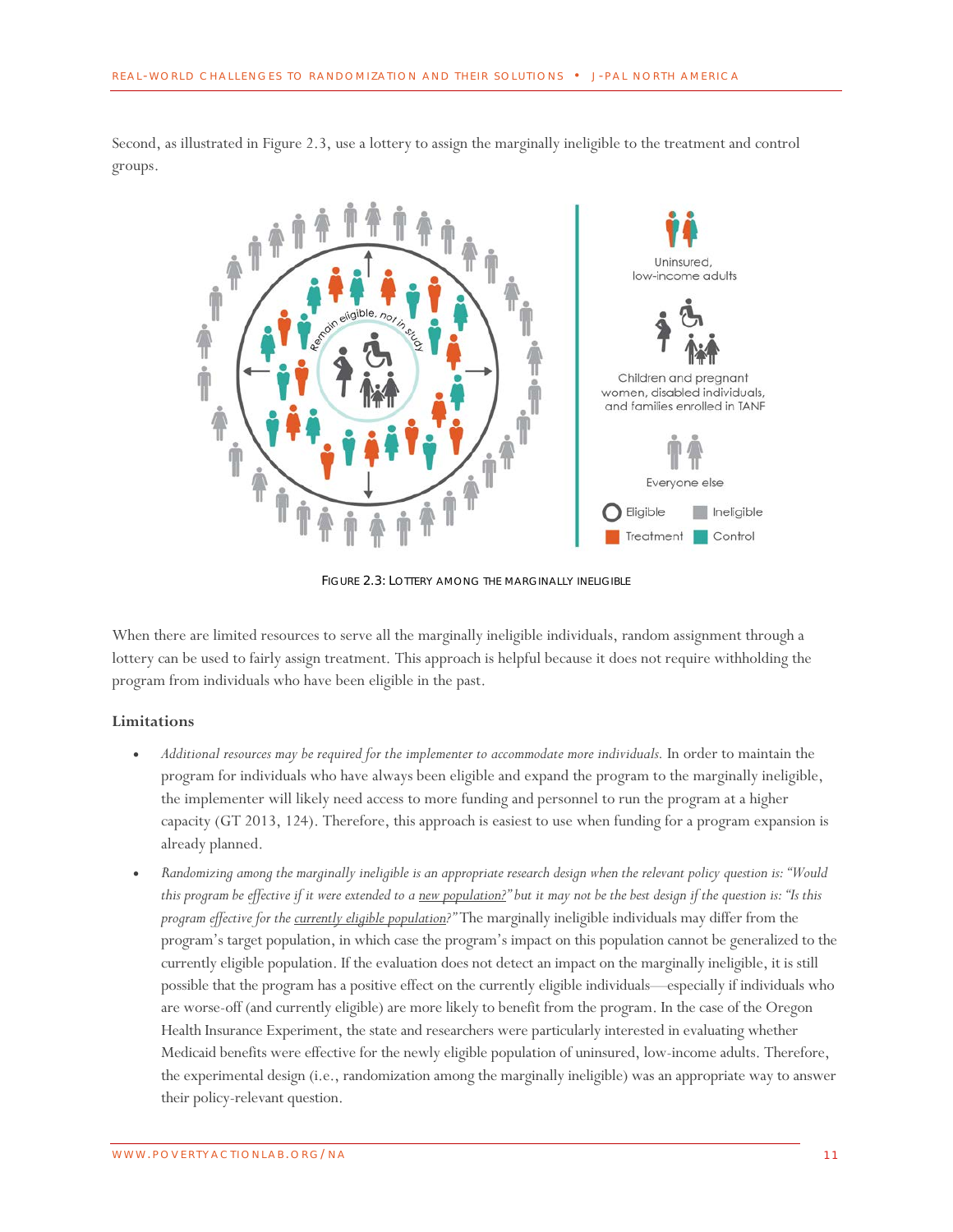#### <span id="page-11-0"></span>**Challenge #3: Program is an entitlement**

#### *Overview*

Many programs aimed at reducing poverty are entitlement programs (i.e., "government program[s] that [guarantee] certain benefits to a particular group or segment of the population" (Oxford 2017)). Oftentimes, these programs experience low take-up rates (i.e., despite open program slots, many eligible individuals are not enrolled). When evaluating a noncompulsory, entitlement program, researchers and practitioners cannot and should not force individuals to take up the program nor deny eligible individuals access to the program. Selecting a group of eligible individuals and randomizing access to the program would infringe on their right to receive the program.

#### *An Example*

The Supplemental Nutrition Assistance Program (SNAP) provides nutrition assistance to eligible, low-income individuals and households in the United States. Randomly assigning access to SNAP benefits among eligible

#### **CHALLENGE**

When evaluating a non-compulsory, entitlement program, eligible individuals cannot and should not be forced to take up the program or denied access to the program.

#### **IMPLICATION**

Access to the program cannot be randomized to create a treatment group and a control group.

#### **SOLUTION**

Randomly distribute an encouragement to take up the program.

individuals to create a treatment and control group is not feasible because the program is an entitlement.

#### *Solution: [Encouragement design](#page-27-4)*

Instead of randomly assigning access to SNAP benefits, researchers could use an encouragement design as illustrated in Figure 3.1.

An **[encouragement design](#page-27-4)** is, "a research [design] in which both treatment and control groups have access to the program, but some individuals or groups are randomly assigned to receive encouragement to take up the program" (GT 2013, 445). Rather than randomly assigning access to the program, researchers randomly assign an encouragement. The encouragement can be a small incentive, letter, postcard, or phone call that reminds people of their eligibility and details steps to enroll in the program. Effective encouragement leads to higher take-up of the program in the treatment group than in the control group. It is important to note that it is the impact of receiving an encouragement to take up the program that is evaluated (and its indirect effect on program take-up), rather than the direct impact of the program itself.



FIGURE 3.1: ENCOURAGEMENT DESIGN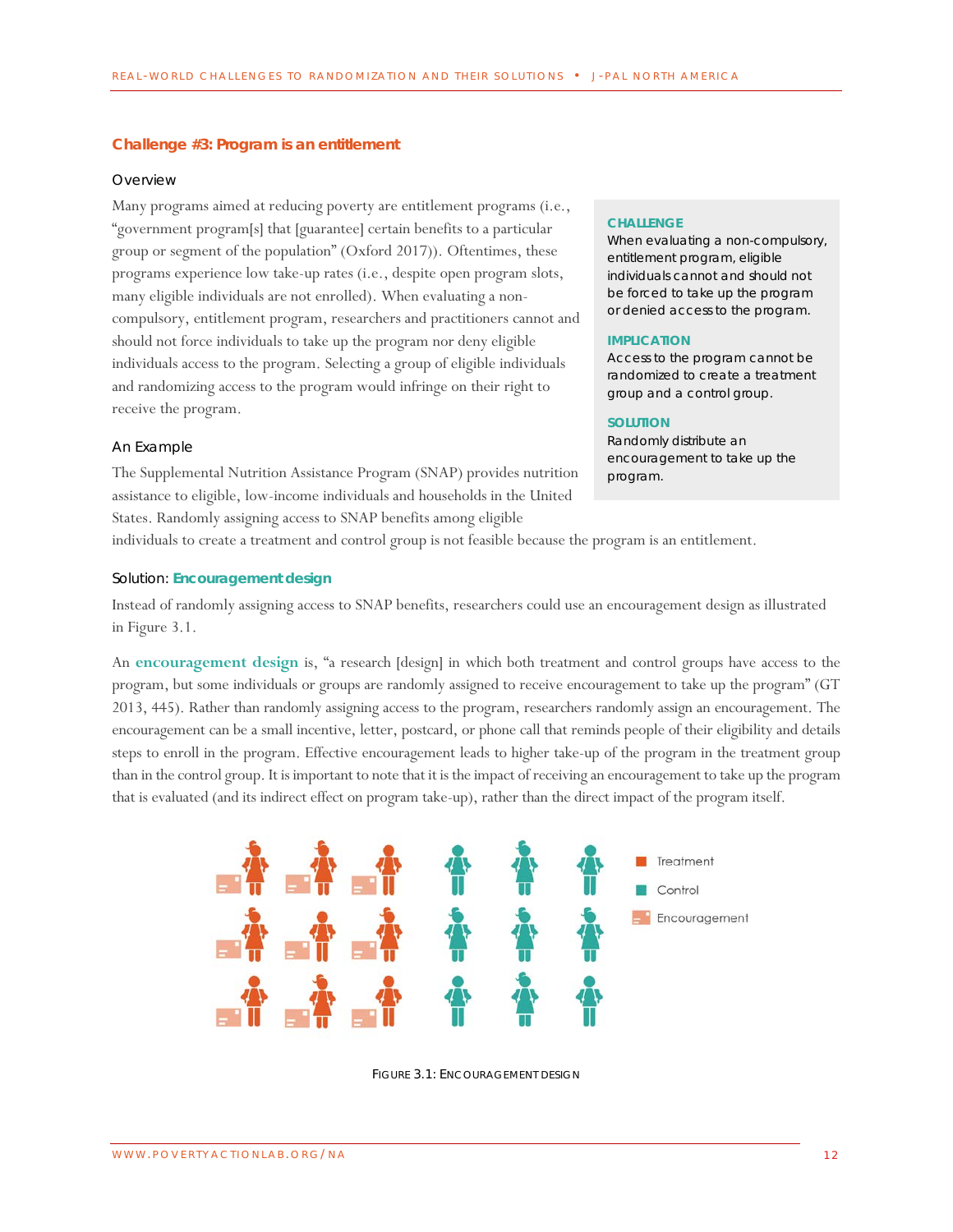Since SNAP benefits cannot and should not be withheld from eligible individuals, researchers can use the encouragement design to create a control group in a different way. Both the treatment and control groups are comprised of potentially eligible individuals who currently are not enrolled in SNAP. Those in the treatment group receive specific encouragement to apply for SNAP benefits and those in the control group do not receive any specific encouragement.

The control group does not lose access to SNAP benefits as a result of the intervention. The intervention does not limit the usual encouragement and assistance that the individuals might encounter through other channels, and they can still apply for SNAP benefits at any time.



FIGURE 3.2: COMPARE THE ENTIRE TREATMENT GROUP TO THE ENTIRE CONTROL GROUP REGARDLESS OF ENROLLMENT STATUS

When studying the impact of SNAP benefits on key outcomes, such as spending, health care utilization, or nutrient intake, it is important to compare the *entire* treatment group to the *entire* control group. As illustrated in Figure 3.2, individuals in the treatment group who receive the encouragement but do not apply for SNAP benefits must still be considered a part of the treatment group when analyzing the results. Similarly, individuals in the control group who decide to apply for SNAP benefits without any special encouragement must remain in the control group for analysis.

# **Limitations**

- *For an encouragement design to work, the program to be evaluated must be undersubscribed* (GT 2013, 135). If everyone who is eligible is already enrolled in SNAP, then there would not be enough unenrolled, eligible individuals for the study.
- Careful consideration of the design of the encouragement is important.
	- o *To generate impact estimates, the encouragement must induce significantly higher take-up rates in the treatment group compared to the control group.* If 30 percent of treatment individuals apply for and are ultimately enrolled in SNAP and 28 percent of control individuals decide to apply and are ultimately enrolled in SNAP, this difference in take-up rates will likely not be sufficient to evaluate SNAP's impact. This is because in the analysis phase, receipt of encouragement is used as a proxy for program enrollment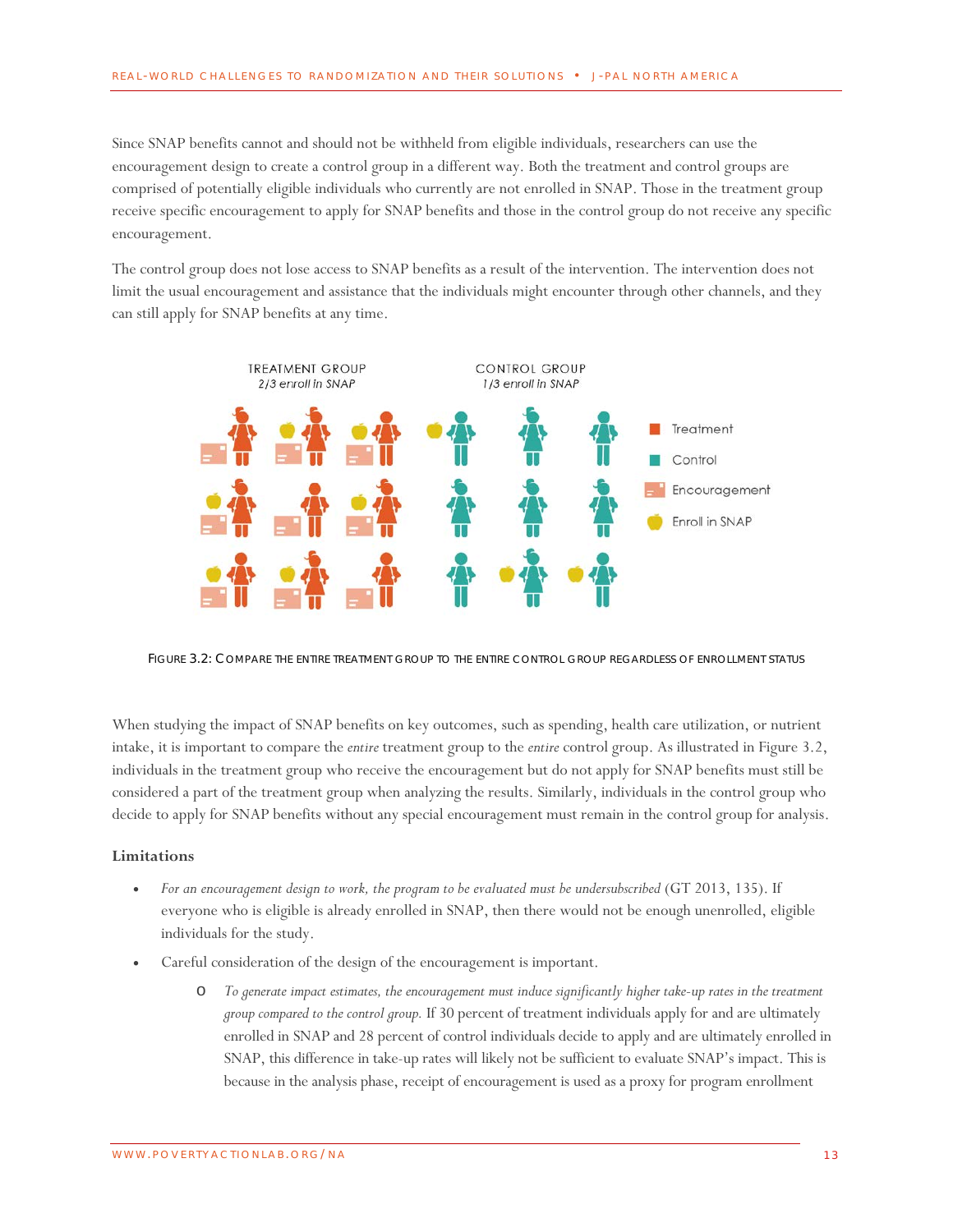(GT 20[1](#page-13-0)3, 135). When we compare an outcome, such as the number of diet-related hospitalizations, $1$ we must compare the entire treatment group to the entire control group, regardless of which individuals in either group ultimately applied for or enrolled in SNAP. As such, we estimate the impact of the encouragement to apply for SNAP benefits. This comparison is an appropriate way to estimate the actual impact of SNAP benefits on diet-related hospitalizations only if a substantially larger portion of the treatment group applied for and enrolled in SNAP compared to the control group. Note the relationship between sample size and the difference in take-up rates: with a smaller sample size, the difference in take-up rates between the treatment group and control group must be large in order to detect the impact of a program. Conversely, with a larger sample size, the difference in take-up rates does not have to be quite as large to generate a precise impact estimate.

- o *The encouragement should not have a direct effect on the outcome* (GT 2013, 135)*.* For example, say researchers wanted to measure the impact of SNAP benefits on nutritional outcomes. If application assistance is provided in person, the encouragement may include a free round-trip subway pass to the application-assistance office. If the office is located next to a food pantry, treatment individuals may pick up food from the pantry after receiving application assistance. Impact estimates may indicate that treatment individuals are more nourished than control individuals. However, it would be impossible to distinguish the impact of the subway pass, which brought treatment individuals closer to a food pantry and thus more likely to pick up food on the way home, and the impact of SNAP benefits. Part of the encouragement, the subway pass, had a direct effect on the nutritional outcomes of treatment individuals.[2](#page-13-1)
- o *"Everyone must be affected by the encouragement incentive in the same direction"* (GT 2013, 137). For example, say the SNAP encouragement letter includes the following:



FIGURE 3.3: HYPOTHETICAL SNAP ENCOURAGEMENT LETTER

<span id="page-13-0"></span><sup>1</sup> For individuals with diabetes, food insecurity can lead to increased rates of hypoglycemia and subsequent hospitalizations. A hospitalization due to hypoglycemia is an example of a diet-related hospitalization. Evidence exists to suggest that SNAP reduces food insecurity, which may in turn reduce diet-related hospitalizations (U.S. Executive Office of the President 2015, 23-24).

<span id="page-13-1"></span><sup>2</sup> This example is adapted from the pepper farmers training program example originally found in GT 2013, 135-136.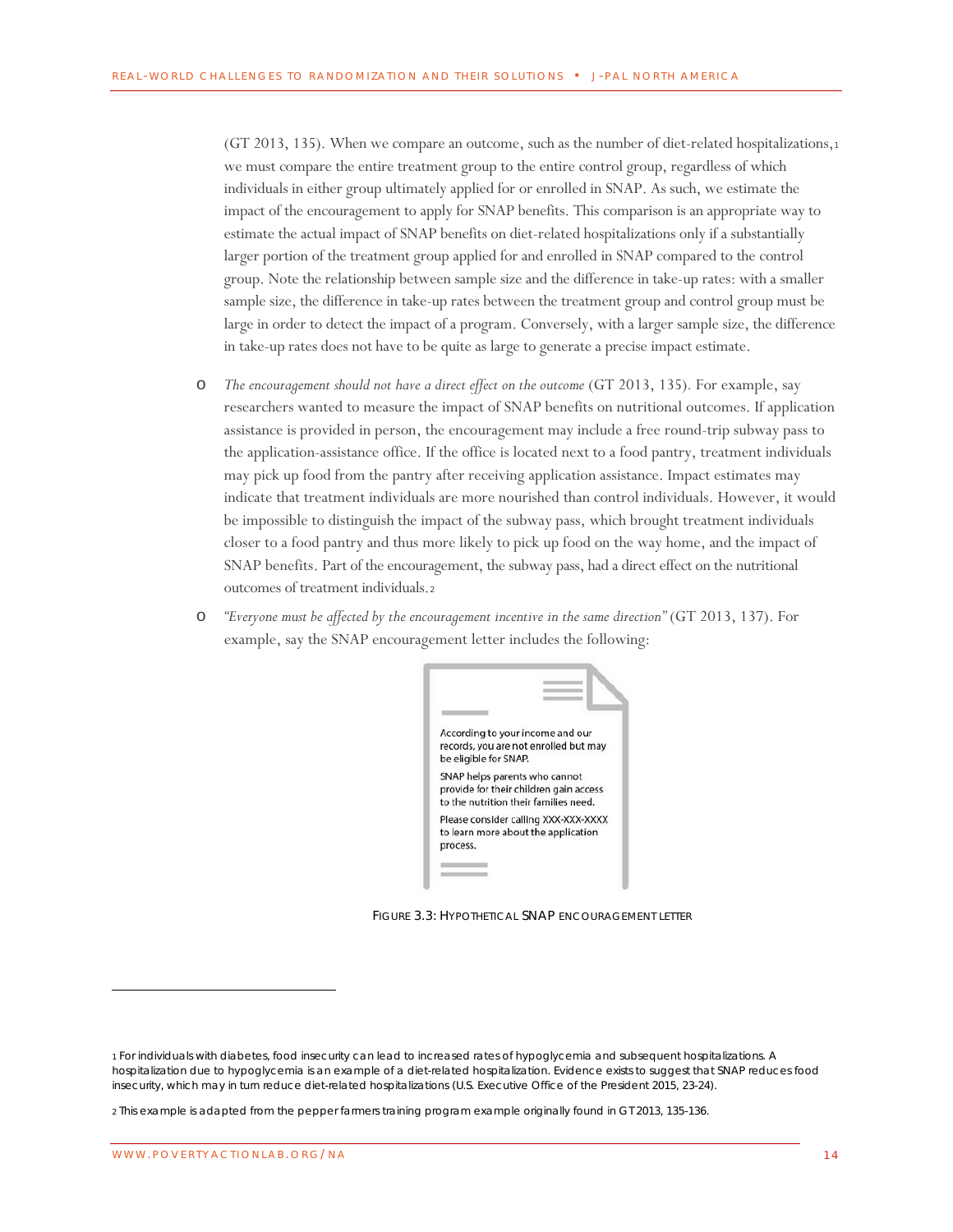A mother may not respond well to this letter if she interprets the phrases "you are not enrolled" and "parents who cannot provide for their children" as negative or accusatory. Some parents may overlook these phrases, but others may be discouraged from applying for SNAP benefits due to the negative tone of the letter. "If the encouragement itself increases the take-up of some groups and reduces the take-up of others, [impact estimates will likely be biased]" (GT 2013, 137).

#### *Setting the stage for an encouragement design*

Researchers [Amy Finkelstein](https://www.povertyactionlab.org/finkelstein) (MIT) an[d Matthew Notowidigdo](https://www.povertyactionlab.org/notowidigdo) (Northwestern) are working with Benefits Data Trust (BDT), a not-for-profit organization based in Philadelphia, on [a randomized evaluation](https://www.povertyactionlab.org/evaluation/snap-take-evaluation) to measure the effects of different outreach strategies on SNAP application and enrollment rates among potentially eligible individuals in Pennsylvania. BDT is administering the outreach, which includes a combination of letters, reminder postcards, and application assistance.

This evaluation is not considered an encouragement design because the sample size is only large enough to identify the impact of *outreach strategies* on the likelihood of applying for SNAP benefits (an immediate outcome) rather than the impact of *SNAP benefits* on individuals' health and wellbeing (subsequent outcomes). If this study were designed with a larger sample size, or if the outreach were to result in a substantially higher take-up rate in the treatment group, it could be used to measure the impact of SNAP benefits on subsequent outcomes such as individuals' health and wellbeing. Additionally, if the study were to have these elements (i.e., larger sample size and take-up rate), it could then be considered an encouragement design. In the meantime, findings from this evaluation could help identify an effective form of outreach that could be later used in a full-scale encouragement design to evaluate the impact of SNAP benefits on individuals.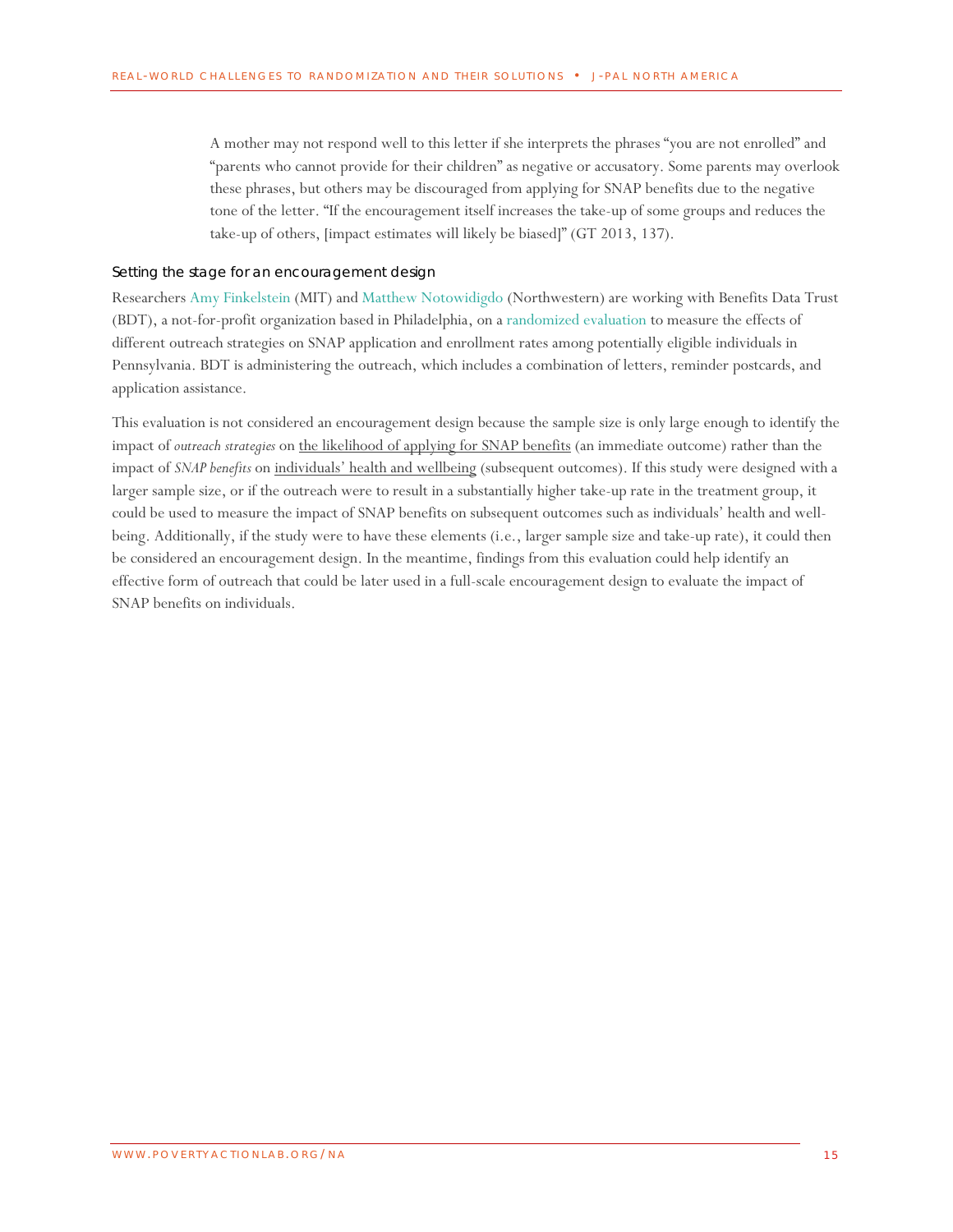#### <span id="page-15-0"></span>**Challenge #4: Sample size is small**

#### *Overview*

Researchers and their implementing partners may not have enough resources to provide services to a large number of people, or there may not be enough eligible individuals to include in an evaluation. Conducting an evaluation with a small sample size may decrease the likelihood that the researchers will be able to detect an impact—even if the program is effective. More formally, a study is said to be "underpowered" when the sample size is too small to allow for detection of a reasonably sized impact, even if the program is effective. An underpowered randomized evaluation may consume substantial time and monetary resources and provide little useful information, or worse, tarnish the reputation of a (potentially effective) program. For more information, please refer to the J-PAL Research Resource: [The Danger of Underpowered](https://www.povertyactionlab.org/sites/default/files/documents/2017.01.11%20The%20Danger%20of%20Underpowered%20Evaluations.pdf)  [Evaluations.](https://www.povertyactionlab.org/sites/default/files/documents/2017.01.11%20The%20Danger%20of%20Underpowered%20Evaluations.pdf)

#### **CHALLENGE**

The sample size is small.

#### **IMPLICATION**

With fewer randomized units, the study may not have enough statistical power to detect a program's impact—even if the program is effective.

#### **SOLUTION**

Randomize at a lower level and/or use stratified random assignment.

#### *An example*

Say researchers are designing an evaluation to determine the impact of an after-school tutoring program. The sample includes 400 students who are enrolled in twelve schools, and the unit of randomization is the school. As illustrated in Figure 4.1, students in six of the schools are randomly assigned to the tutoring program while the other six schools are assigned to the control group. Since the number of units randomly assigned to the treatment and control groups affects the power of the experiment, with six treatment units and six control units, the power of the experiment may not be sufficient to detect the program's impact.



FIGURE 4.1: SMALL SAMPLE SIZE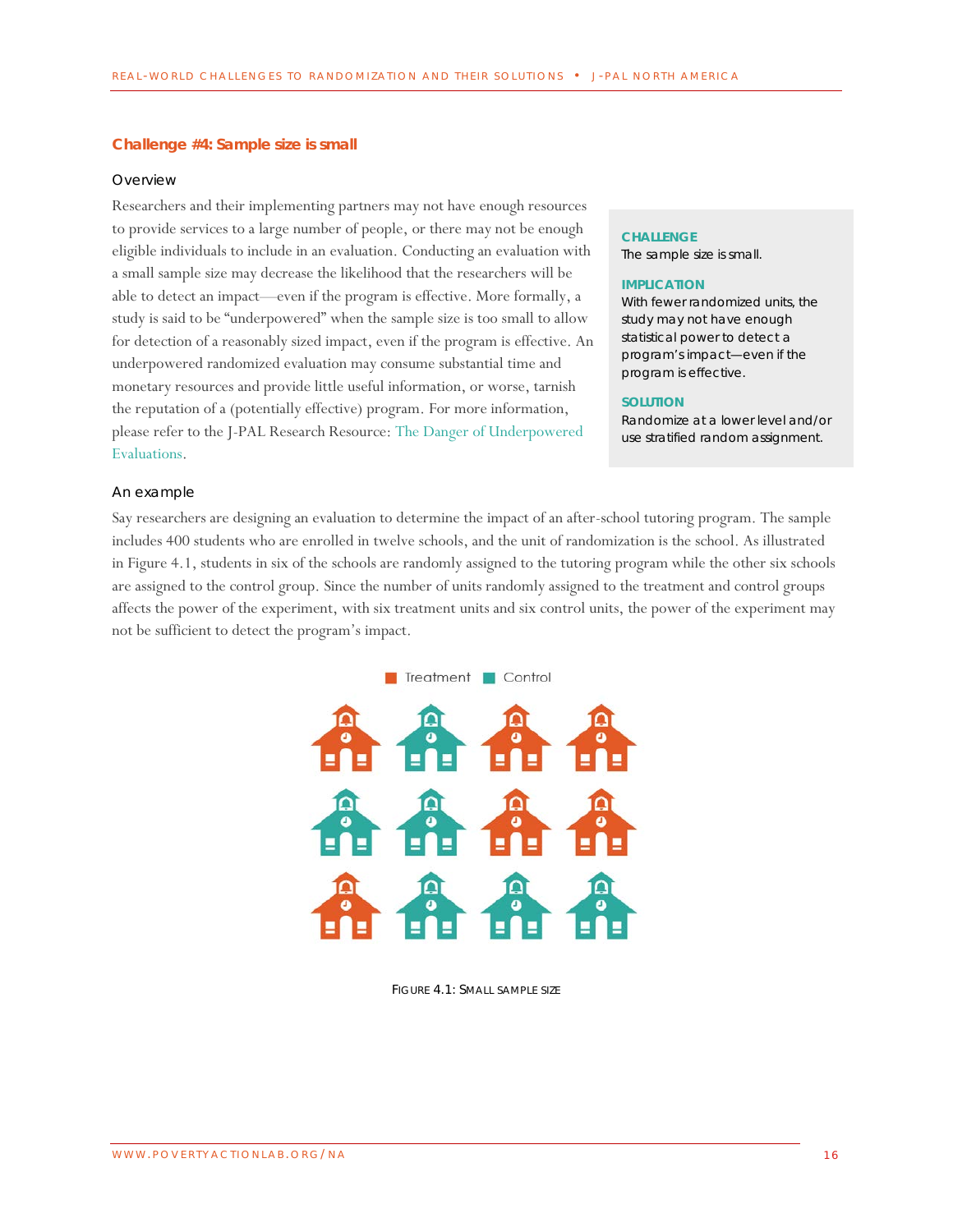#### *Solution 1: Randomize at a lower level*

It may be possible to randomize at a lower level such as classrooms instead of entire schools. Suppose each school has two classrooms. As illustrated in Figure 4.2, instead of randomly assigning twelve schools to be in the treatment and control group, randomly assign the 24 classrooms into the treatment or control group. This increases the number of randomized units and increases the statistical power of the evaluation.



FIGURE 4.2: RANDOMIZATION AT THE CLASSROOM LEVEL

#### **Limitation**

- *Decreasing the level of randomization may increase the possibility of [spillover effects](#page-27-5)*. Illustrated in Figure 4.2, when the unit of randomization is the classroom, by random assignment some schools contain a mix of treatment and control classrooms, while other schools contain 100 percent treatment classrooms or 100 percent control classrooms. Spillovers are likely to occur in the schools with both a treatment and control classroom. For example, if students from treatment classrooms study with students from control classrooms, they may share lessons learned from the tutoring program with their control group peers. Thus, the control students may share the benefits of the program, and impact estimates might be underestimated. While spillover effects reduce the statistical power of an experiment, it may still be worthwhile to randomize at a lower level. In some cases, the benefits of increased power from randomizing at a lower level outweigh the costs of spillover effects.
- *Randomizing at the classroom level may incentivize teachers to shift perceived high-need students into treatment classrooms, which may compromise random assignment*. If class rosters are flexible, following random assignment, teachers may decide to transfer students who are perceived to be high-need into the classrooms that are assigned to the treatment group. This would change the composition of the treatment and control groups and may lead to an imbalance in the average academic performance level between the two groups. There are other randomization strategies that ensure all high-need students receive treatment (e.g., see Challenge #2 for **[randomizing among the marginally ineligible](#page-27-3)**), but in this case, to avoid students shifting classrooms, random assignment could be conducted after class rosters have been established.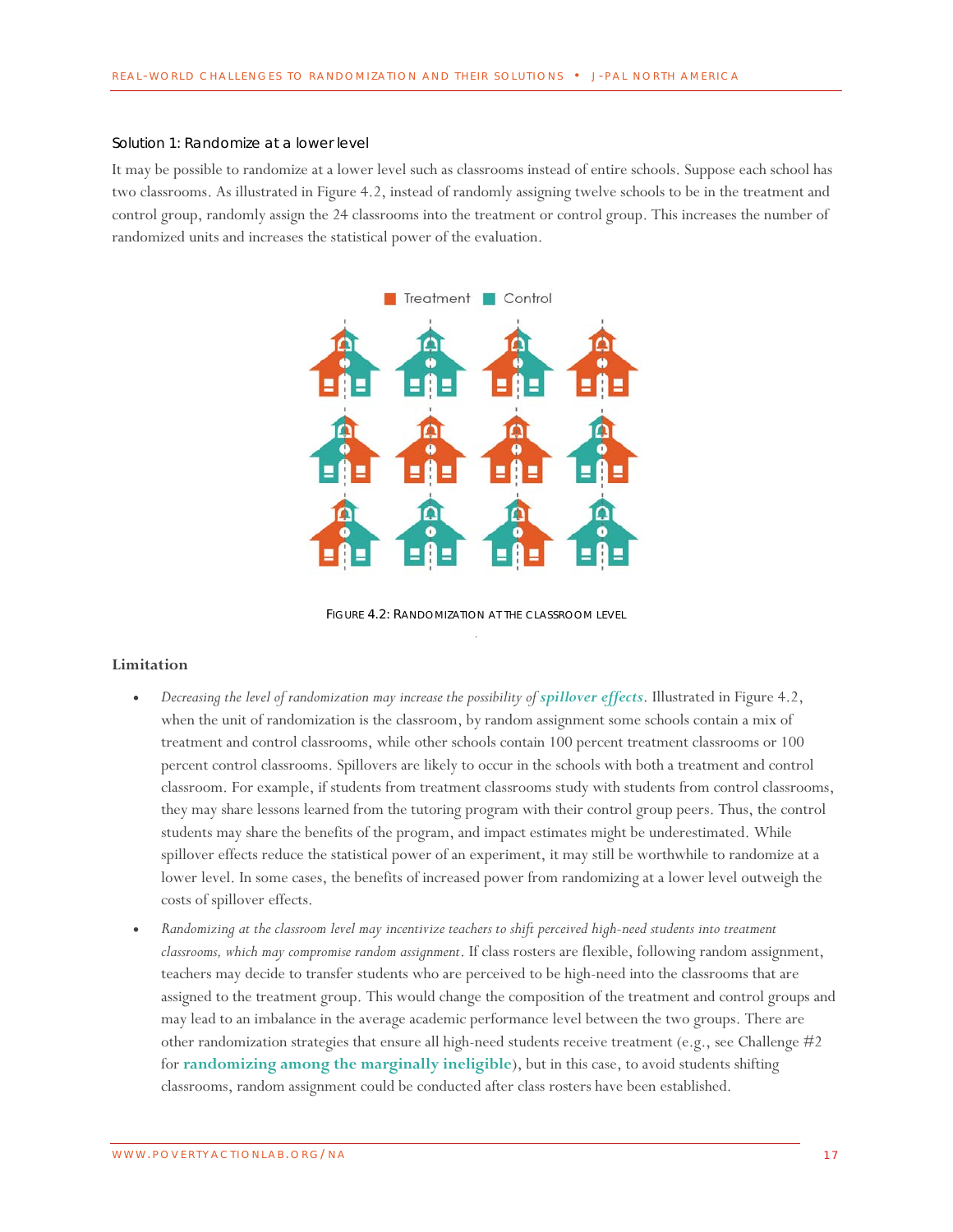#### *Solution 2: Stratified random assignment*

**[Stratification](#page-27-6)** is "an assignment method in which the sample is first divided into strata or groups based on observable characteristics, and then," within each group, individuals are randomly assigned to the treatment or control group (GT 2013, 451). This method ensures that there are balanced proportions of treatment and control students within each subgroup; while randomization achieves this balance *in expectation*, stratified random assignment *ensures* that treatment and control groups are equivalent on key observable variables. By doing so, the effect of the intervention is isolated, and one can more confidently attribute any differences in outcomes to the presence of the intervention. Additionally, "stratifying on variables that are strong predictors of the outcome can increase [the] statistical power [of the experiment]" and allows researchers to identify the program's impact on specific subgroups (GT 2013, 154).

Returning to the tutoring program, say the unit of randomization is the classroom. In the absence of stratification, the ratio of treatment and control classrooms may vary significantly from school to school. As illustrated in Figure 4.2, some schools have no treatment classrooms, others have one, and others have two treatment classrooms. To avoid this imbalance, researchers can stratify by school.





With stratification, researchers can ensure that within each school, there is an equal ratio of treatment classrooms to control classrooms. This balance also helps researchers identify whether the after-school tutoring program has a different impact on students based on the school itself.

Additionally, from an operational standpoint, an equal proportion of treatment and control classrooms in each school may make it easier for service providers to implement the after-school tutoring program. Prior to stratification, service providers responsible for 100 percent treatment schools would need to serve significantly more classrooms compared to service providers responsible for 50 percent treatment schools. By standardizing the proportion of treated classrooms within each school, stratification distributes the implementing load more equally across service providers and reduces strain on particular service providers.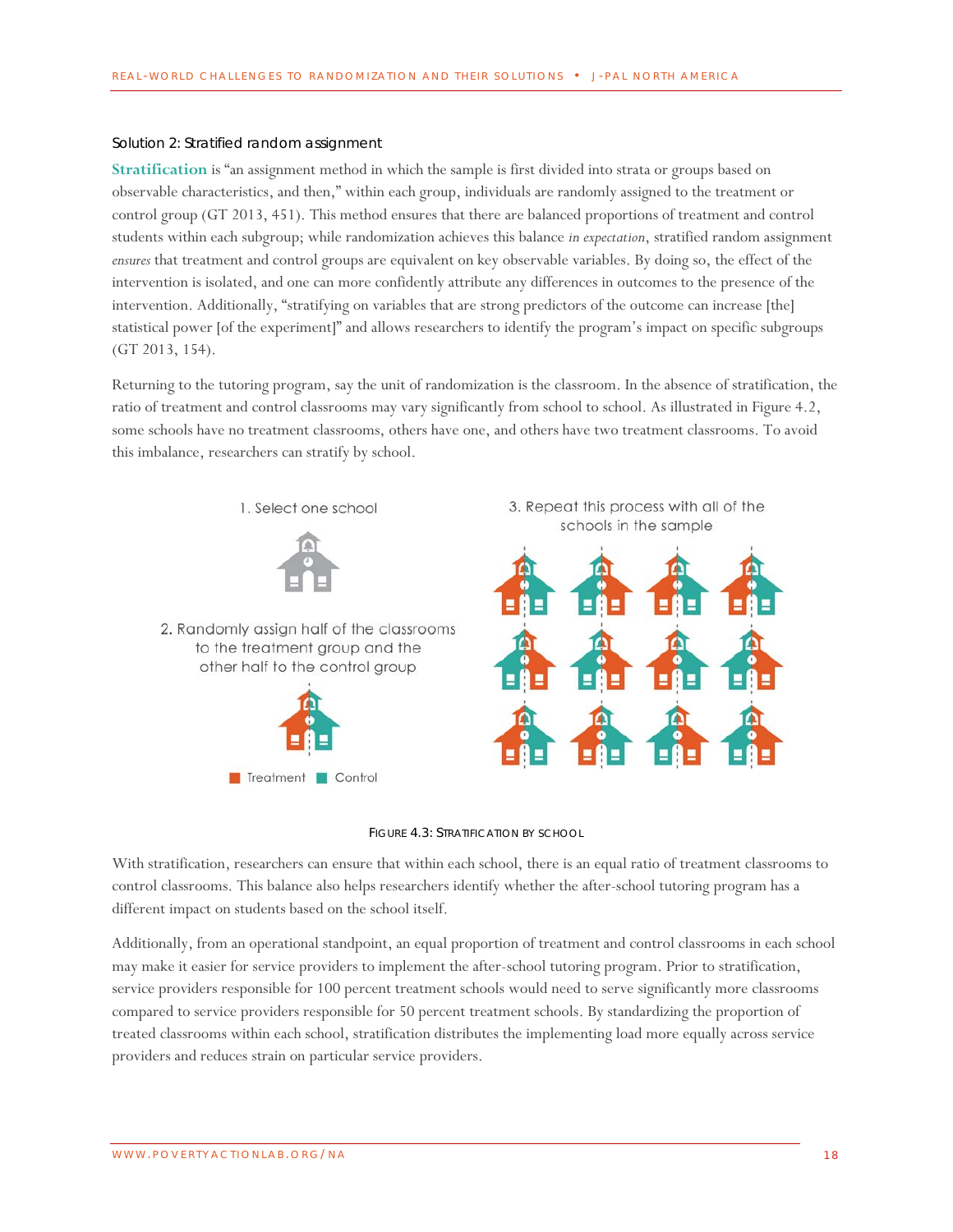From a political standpoint, stratified random assignment is a fair way to allocate funding across schools. Prior to stratification, schools where 100 percent of classrooms were assigned treatment would receive significantly more funding compared to schools in which 50 percent or none of the classrooms were assigned treatment. The afterschool tutoring program will likely be perceived as more fair if each school in the study is able to enroll half of their classrooms in the program.

# **Limitations**

- *"Stratifying on variables that are not highly correlated with the outcome can [reduce statistical power]"* (GT 2013, 161)*.* In the tutoring program example, say researchers stratified on the teacher's gender in addition to stratifying by school. If gender is not correlated with academic outcomes, stratifying on this variable could unnecessarily reduce statistical power.
- *Stratifying on too many variables may create unbalanced subgroups* (GT 2013, 157)*.* The number of variables on which you can stratify is limited by the number of people in your sample that will fall into the subgroups. The more variables you stratify on, the smaller each subgroup becomes.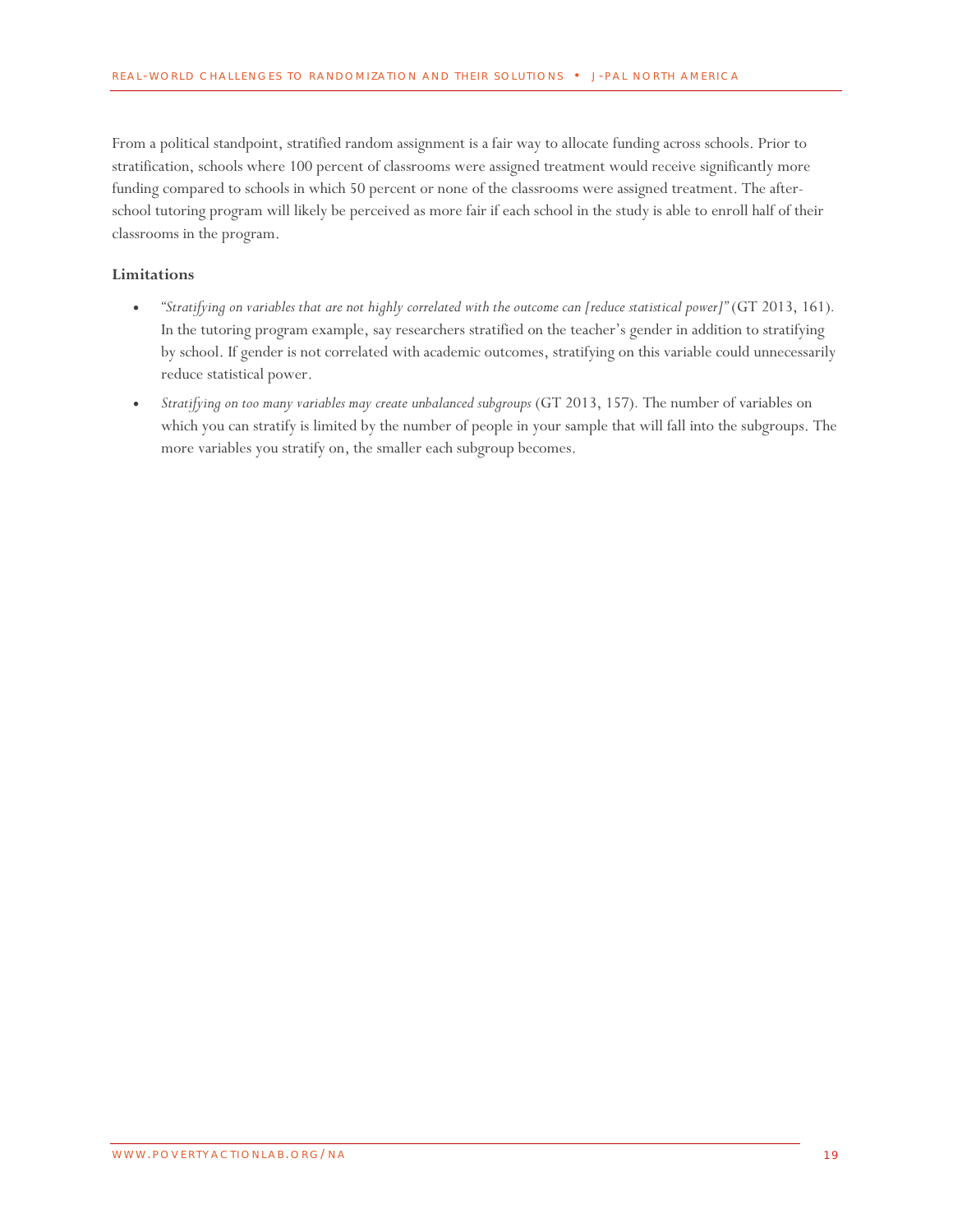# <span id="page-19-0"></span>IMPLEMENTATION CHALLENGES

# <span id="page-19-1"></span>**Challenge #5: It is difficult for service providers to adhere to random assignment due to logistical or political reasons**

#### *Overview*

For proper program implementation, service providers must give treatment to the individuals assigned to the treatment group and leave individuals in the control group untreated. In some cases, especially when treatment and control individuals are in close proximity, this is a difficult task.

#### *An Example*

Consider a hypothetical scenario in which a health care provider wants to evaluate a new approach to increase take-up of annual, preventative health care visits by scheduling parent and child visits for the same date and in the same location. At the end of every visit with the doctor, all parents are given an opportunity to schedule the next appointment for their child. Additionally, parents in the treatment group are given an opportunity to book an appointment with their own physician, scheduled on the same day and at the same location as the child's next appointment. This consolidated

#### **CHALLENGE**

It is difficult for service providers to adhere to random assignment due to logistical or political reasons.

#### **IMPLICATION**

Administering the incorrect treatment can lead to crossovers and contamination of the control group.

#### **SOLUTION**

Assign treatment and control groups to different service providers and/or increase the level of randomization.

check-up program aims to improve parental health by making it more convenient to see a doctor.

It might be logistically or politically difficult for service providers to distinguish between treatment and control groups. In this case, the nurse who concludes patients' appointments needs to offer consolidated check-ups to some parents and not others. If a few families are waiting to schedule their child's next appointment, it would be challenging for the nurse to offer the service to one family and not mention the service to the next family in line. Having one nurse serve families from both the treatment and control groups in close proximity may lead to **[crossovers](#page-27-7)**, c**[ontamination](#page-27-8)**, and ethical challenges.

Illustrated in Figure 5.1, a **[crossover](#page-27-7)** would occur if a nurse offers the consolidated check-up service to a family in the control group because they are mistaken for a treatment group family, or a nurse knowingly offers the service to a control family because the nurse is sympathetic to a family in need and feels ethically obliged to make them aware of any service that may help. In either of these situations, the validity of the control group is compromised because some control families receive treatment.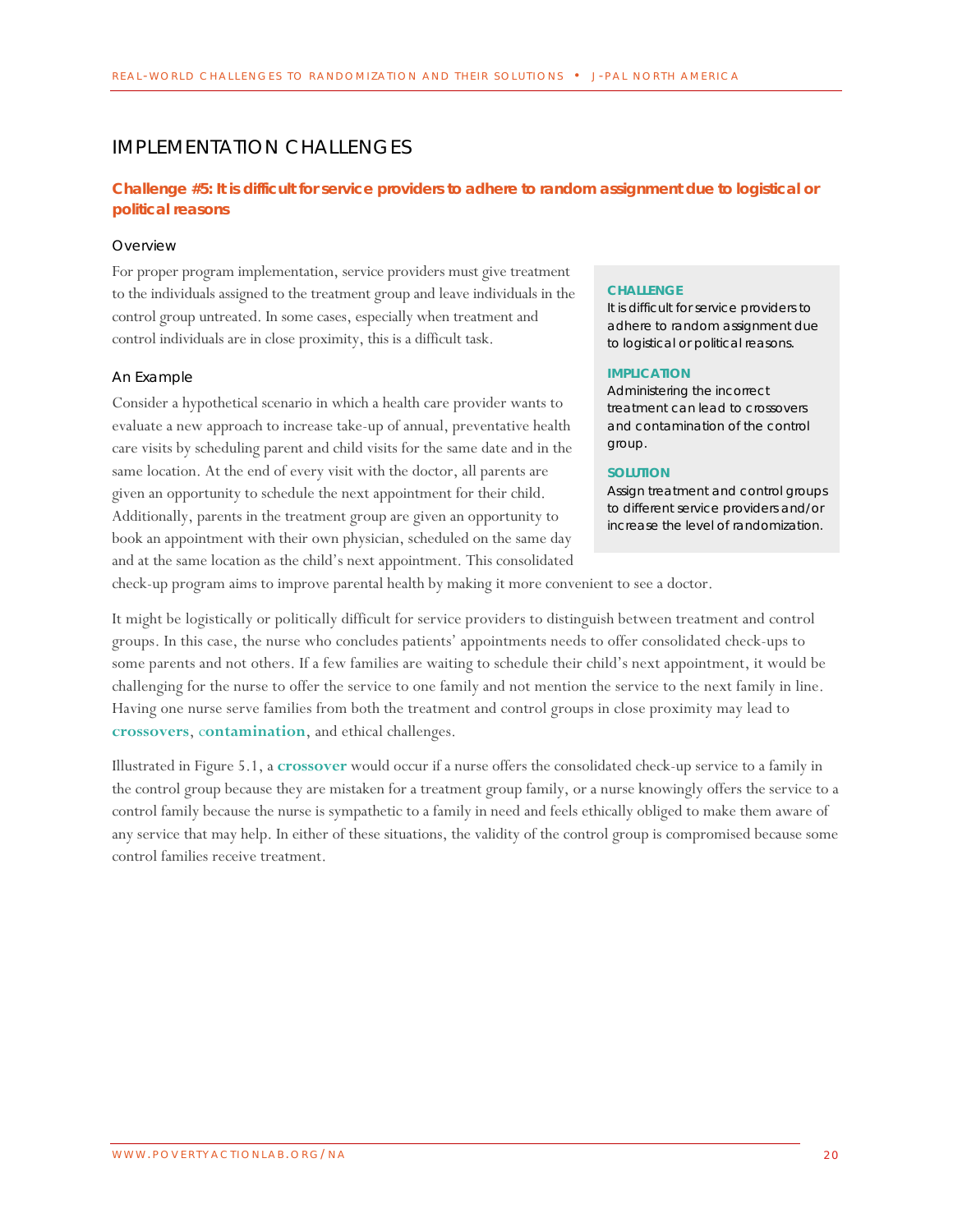

FIGURE 5.1: INCORRECT DISTRIBUTION OF TREATMENT

#### *Solution 1: Assign treatment and control groups to different service providers*

Illustrated in Figure 5.2, if service providers (i.e., nurses) within a clinic have trouble distinguishing between treatment and control groups and customizing the service for each group, in each clinic, train one group of nurses to give the treatment and train another group to administer the standard service for the control group. This way each nurse is only responsible for providing one type of service. At the end of a child's appointment, the family will be randomized into the treatment or control group. The appropriate nurse will meet with the family to offer to schedule the child's next appointment. If the family has been assigned to treatment, the treatment nurse will also offer to schedule the parent's appointment. Note that the unit of randomization is still the family rather than the nurse or the clinic.



FIGURE 5.2: ASSIGN TREATMENT AND CONTROL GROUPS TO DIFFERENT SERVICE PROVIDERS

## **Limitations**

• *If treatment and control individuals are in close proximity, this solution may be perceived as unfair.* By assigning treatment and control groups to different nurses, the nurses are more likely to administer the correct service. However, nurses may perceive this design as unfair because some families visiting the same clinic are not offered the same consolidated check-up benefit as the others.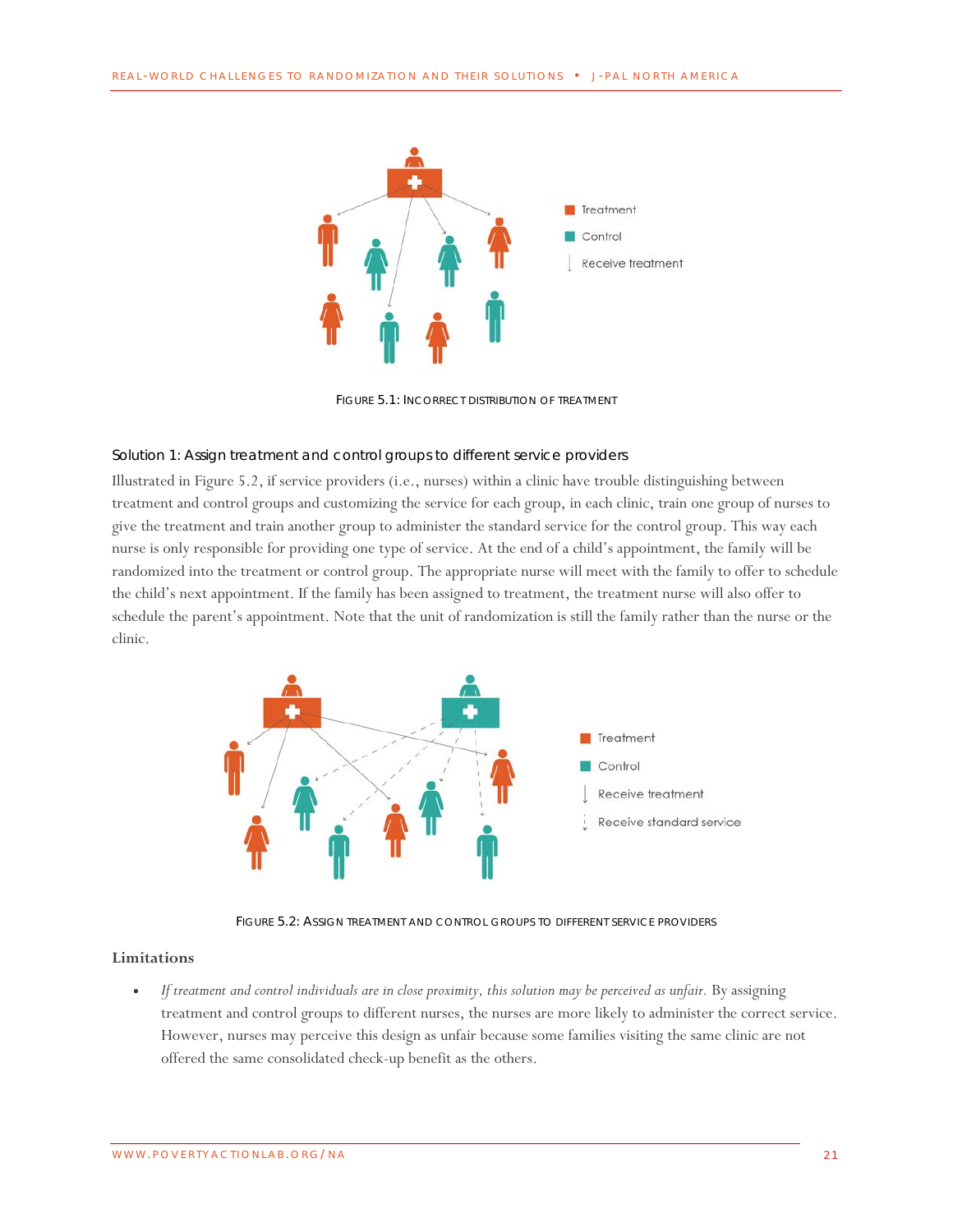• *To maintain statistical power, ensure that the treatment is implemented consistently across service providers.* Assuming that there is more than one nurse in each clinic that is trained to provide the treatment service (e.g., Nurse A and Nurse B), it is important that the method Nurse A uses to notify a treatment family of the consolidated check-up service is consistent with the method Nurse B uses. If delivery of the treatment is inconsistent across nurses, it will be difficult to isolate the impact of the program from the impact of the different service delivery styles of Nurse A and B.

#### *Solution 2: Increase the level of randomization*

It is also possible to increase the level of randomization. As illustrated in Figure 5.3, instead of randomizing at the family level, researchers could randomize at the clinic level. This way, every family that visits a given clinic will be offered the same services based on the clinic's treatment or control status. Instead of only training half of a clinic's nursing staff to provide the treatment, the treatment clinic's entire nursing staff will be trained to administer the treatment. This will reduce the ethical and logistical challenges of providing different services to different families in close proximity.



FIGURE 5.3: RANDOMIZATION AT THE CLINIC LEVEL INSTEAD OF THE FAMILY LEVEL

#### **Limitation**

- *If we increase the level of randomization, the number of randomized units decreases* (e.g., if we have 2 clinics with 100 families in each clinic, the number of randomized units falls from 200 to 2). If everything else in the experiment remains the same, randomizing at a higher level will decrease the experiment's statistical power. "This is because the outcomes of people in the same unit [i.e., the same clinic] are not fully independent of each other (GT 2013, 117)."
- *By randomizing at a higher level, individuals may self-select to receive services.* If researchers randomize at the clinic level and patients hear about the new program, they may choose to visit the clinic that offers the consolidated check-up program. In this case, the composition of the control and treatment groups would change, which may lead to an overestimation or an underestimation of the program's impact.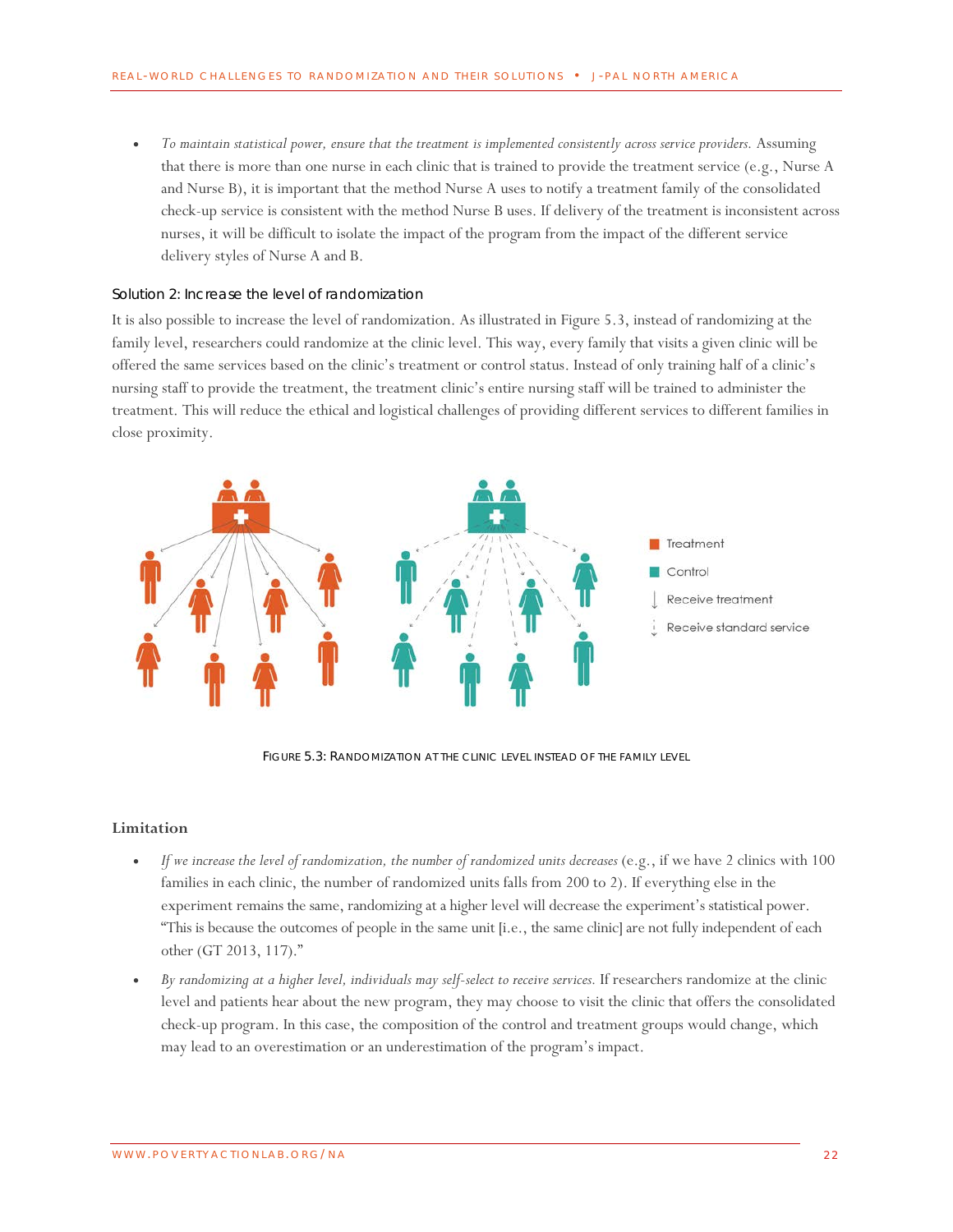# <span id="page-22-0"></span>**Challenge #6: Control group finds out about the treatment, benefits from the treatment, or is harmed by the treatment**

#### *Overview*

Interaction between the control and treatment groups can lead to a number of challenges that threaten a randomized evaluation. The control group may find out about the treatment and react unfavorably, benefit from the treatment, or be harmed by the treatment. This can lead to spillovers, crossovers, and attrition, all of which can threaten an evaluation.

#### *A Real-World Example*

An [evaluation](https://www.povertyactionlab.org/evaluation/counseling-and-job-placement-young-graduate-job-seekers-france-jeunes-dipl%C3%B4m%C3%A9s) by J-PAL affiliates [Bruno Crépon](https://www.povertyactionlab.org/cr%C3%A9pon) (*Centre de Recherche en Économie et Statistique*)[, Esther Duflo](https://www.povertyactionlab.org/duflo) (MIT)[, Marc Gurgand](https://www.povertyactionlab.org/gurgand) (Paris School of Economics), [Roland Rathelot](https://www.povertyactionlab.org/rathelot) (University of Warwick), an[d Philippe](https://www.povertyactionlab.org/zamora)  [Zamora](https://www.povertyactionlab.org/zamora) *(Centre de Recherche en Économie et Statistique)* studied the impact of career counseling on outcomes for young, college-educated job seekers in

## **CHALLENGE**

Control group finds out about the treatment and reacts unfavorably, benefits from the treatment, or is harmed by the treatment.

#### **IMPLICATION**

Spillovers, crossovers, and attrition can threaten the evaluation.

#### **SOLUTION**

Increase the unit of randomization and/or create a buffer.

France. The evaluation covered 57,000 job seekers in 235 labor markets (Crépon et al. 2013). Researchers wanted to know: how do intensive job counseling services affect employment rates among those who receive counseling and in the overall job market? Researchers randomly assigned unemployed individuals to receive job counseling.

**[Spillovers](#page-27-5)**, **[crossovers](#page-27-7)**, and **[attrition](#page-27-9)** may occur as a result of the following scenarios:

- 1. If individuals from the treatment and control group know each other, the control group may find out about the treatment and get upset because they are not receiving treatment. Service providers may lose the support of the community, and the control group might become unwilling to participate in the study, which could lead to **[attrition](#page-27-9)**.
- 2. The control group may benefit from the treatment in a few ways that can lead to **[spillovers](#page-27-5)** and **[crossovers](#page-27-7)**.
	- *The treatment group may share its benefits with the control group.*



# DURING THE INTERVENTION

Treatment Control

FIGURE 6.1: TREATMENT SHARING BENEFITS WITH THE CONTROL GROUP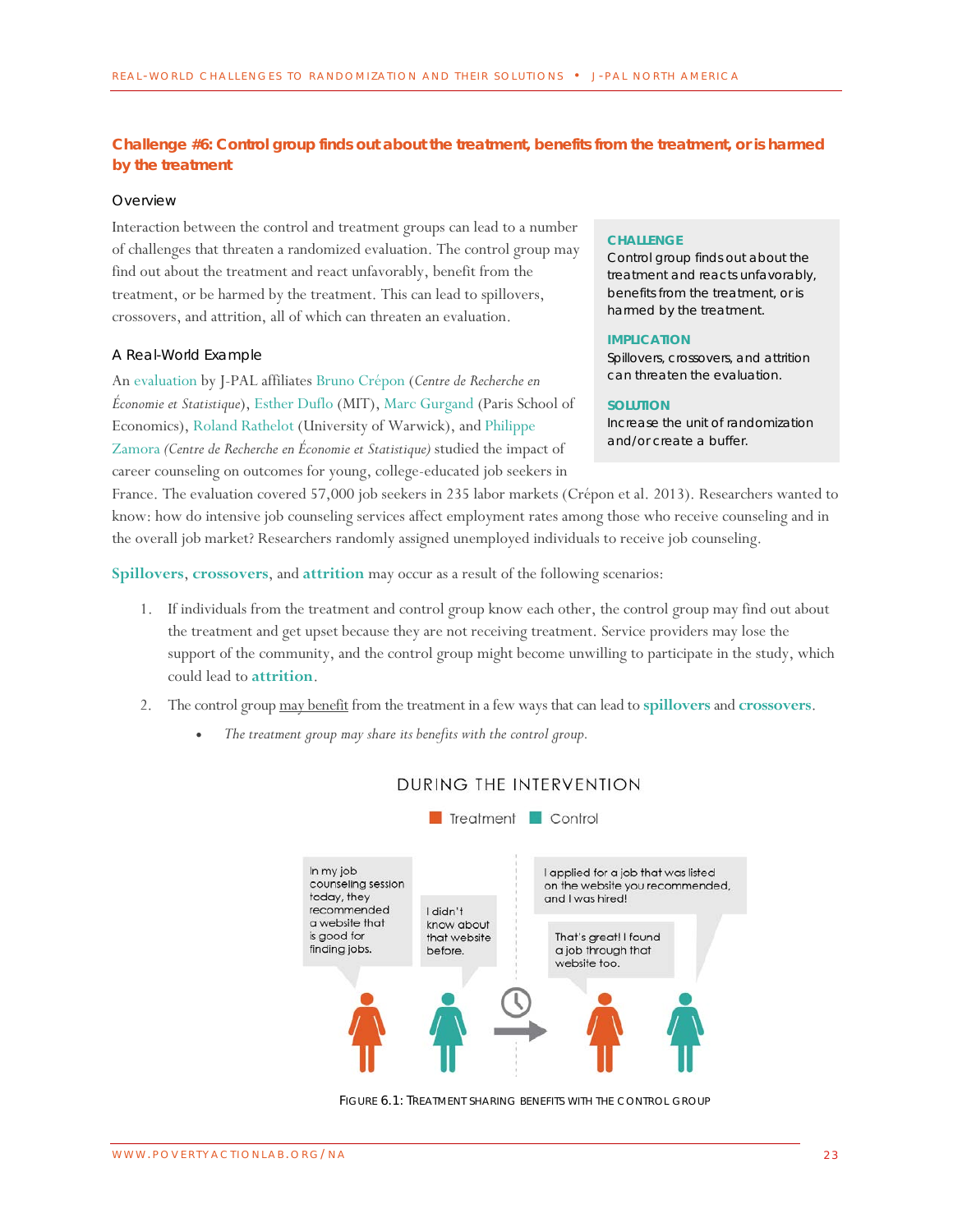As illustrated in Figure 6.1, if treatment individuals have close friends in the control group, they may share job-finding strategies from the job counseling sessions with their friends in the control group. If control individuals benefit from the information sharing and are as likely as treatment individuals to get jobs, researchers may conclude that the job counseling program had no effect. However, in reality impact estimates are likely underestimated due to the positive **[spillover](#page-27-5)** effect.

- *The control group can benefit from treatment because they change their behavior*. Job seekers in the control group might notice that their peers are receiving job counseling and seek job counseling themselves from a different organization. As a result, the control group will not adequately represent what would have happened without job counseling: the impacts of the program may be underestimated due to this positive **[spillover](#page-27-5)**. If a control group individual discovered a way to receive job counseling from the same service provider as their treatment group peers, this would be considered a **[crossover](#page-27-7)**.
- 3. The control group may be harmed by the treatment if treatment and control individuals compete with each other*.* Illustrated in Figure 6.2, this study dealt with the possibility of a "displacement effect," which is when job opportunities are transferred from individuals who do not receive counseling to those who do. A displacement effect is a negative **[spillover](#page-27-5)**. As a result of the job counseling services, individuals in the control group may be harmed because they now face increased competition in the labor market for a limited number of jobs. If the evaluation indicates that the employment rate in the treatment group is higher than the employment rate in the control group, it may be the case that the intervention simply shifted the set of individuals who received the limited available jobs. As depicted in Figure 6.2, the total employment rate in the given labor market is fifty percent whether or not the experiment occurs. However, with the experiment, firms only hire treatment individuals, whereas without the experiment, firms hire a mix of individuals.



FIGURE 6.2: NEGATIVE SPILLOVER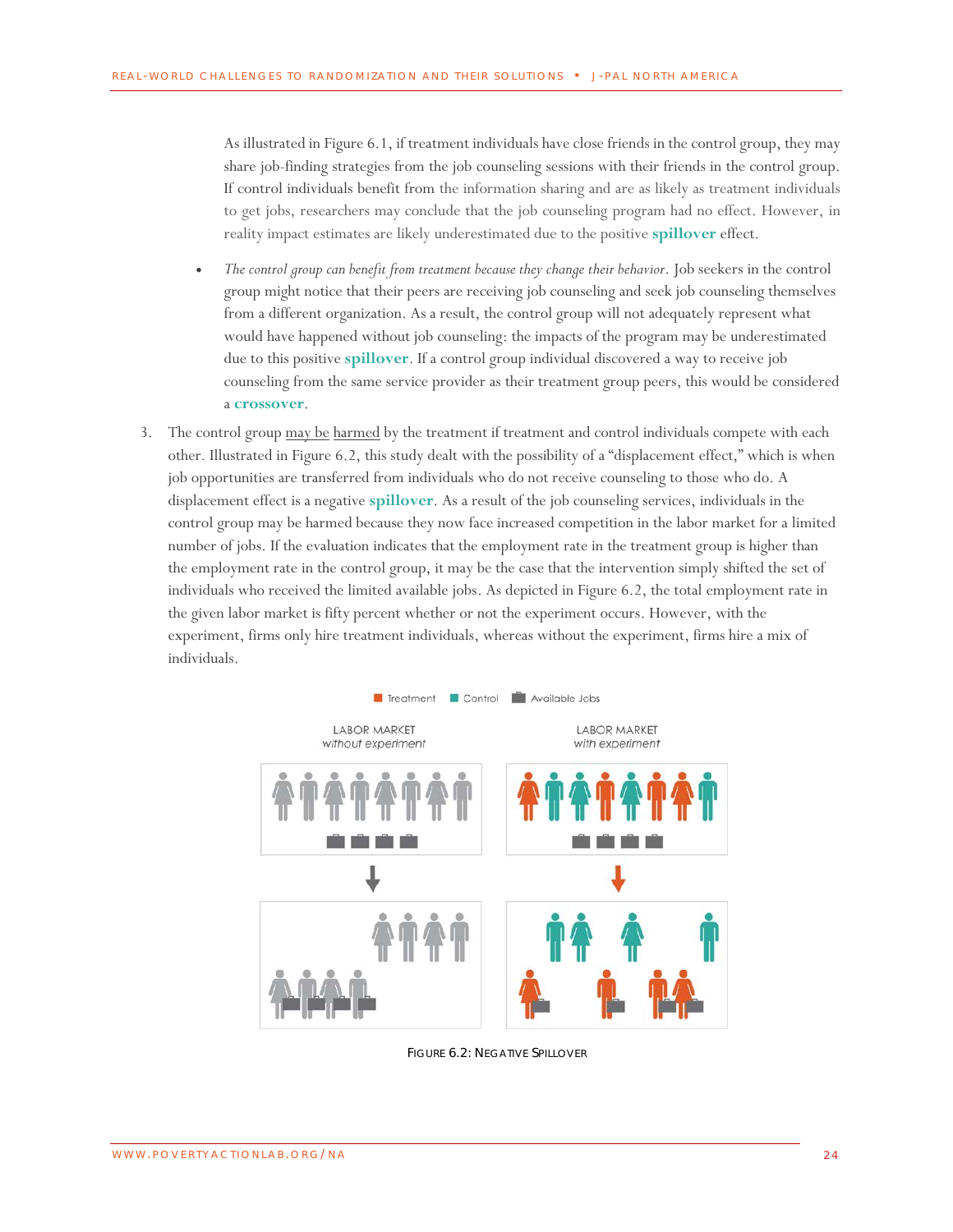In this case, job training helped job-seekers get the limited number of jobs, but it did so at the expense of individuals in the control group. This is an example of a displacement effect, which is a type of negative **[spillover](#page-27-5)**. As a result of the displacement effect, the control group is harmed by the treatment, and the impact of the program may be overestimated.

## *Solution 1: Increase the level of randomization*

To decrease the likelihood of interaction that leads to information sharing and behavioral changes between the treatment and control group, researchers can randomize at a higher level. Instead of the individual level, randomization can be implemented at the neighborhood or municipality level. "Choosing the level of randomization so that the most relevant interactions occur between people in the same group is the best way to limit spillovers" (GT 2013, 114).

#### **Limitation**

• *If we increase the level of randomization, the number of randomized units decreases* (e.g., If we have 4 labor markets, each with 100 unemployed individuals, the number of randomized units falls from 400 to 4). If everything else in the experiment remains the same, randomizing at a higher level will decrease the experiment's statistical power. "This is because the outcomes of people in the same unit [i.e., the same labor market] are not fully independent of each other" (GT 2013, 117).

#### *Solution 2: Create a buffer to contain spillovers*

When individuals or groups of individuals surrounding the treatment and control units are not included in the sample, they are considered buffers. Buffers decrease the likelihood of interaction between the treatment and control group. In the job counseling example, researchers could randomly assign treatment status to one labor market, leave the adjacent labor markets out of the study, and then randomly assign control status to a labor market a certain distance away from the treatment area to avoid spillovers. This is illustrated in Figure 6.3.



FIGURE 6.3: BUFFERS TO REDUCE SPILLOVERS AND CONTAMINATION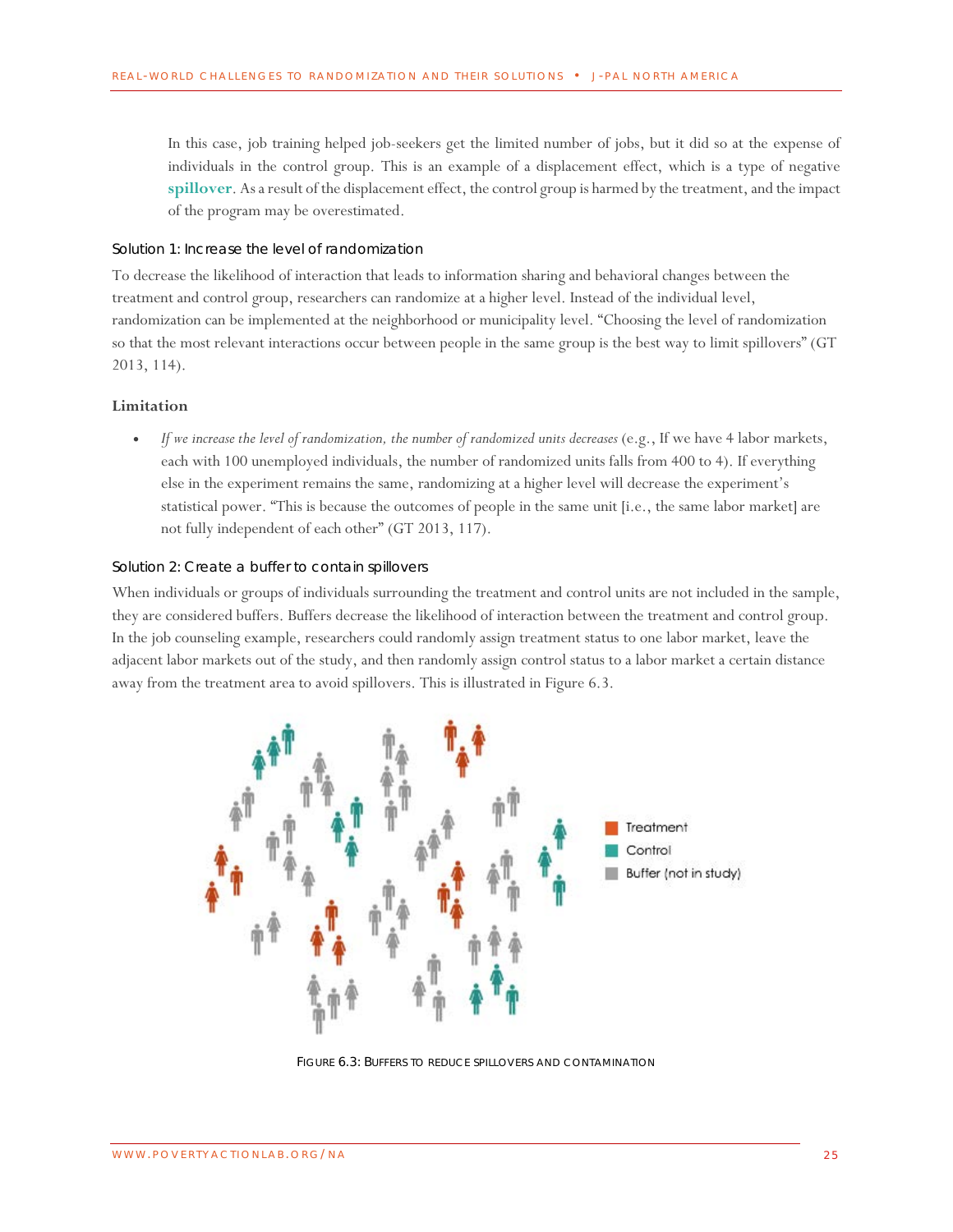## **Limitation**

• This solution may require partnering with a larger service provider because individuals in the study are spread over a larger area.

## *Instead of eliminating spillovers, design an evaluation to measure them*

If the individuals in the buffer are included in the study sample, the researcher can capture interesting information about the spillover effects of the program. Rather than attempting to eliminate spillover effects, researchers conducting this study were particularly interested in designing a randomized evaluation that could measure the spillover effects of the job counseling services. To understand different spillover effects, such as displacement effects, they randomized the proportion of unemployed individuals in each treatment area that was offered counseling. The randomly assigned proportions of treated individuals are illustrated in Figure 6.4.

# VARIATION IN PROPORTION OF PEOPLE TREATED, ACROSS COMMUNITIES



FIGURE 6.4: VARYING THE TREATMENT DENSITY

This is called varying the **[treatment density](#page-27-10)**. As a result, researchers were able to detect whether the control group individuals in areas where they had to compete with a high proportion of counseled individuals (i.e., the 75 percent treated areas) were worse off than the control group individuals in areas with a low proportion of counseled individuals (i.e., the 25 percent treatment areas) (GT 2013, 179).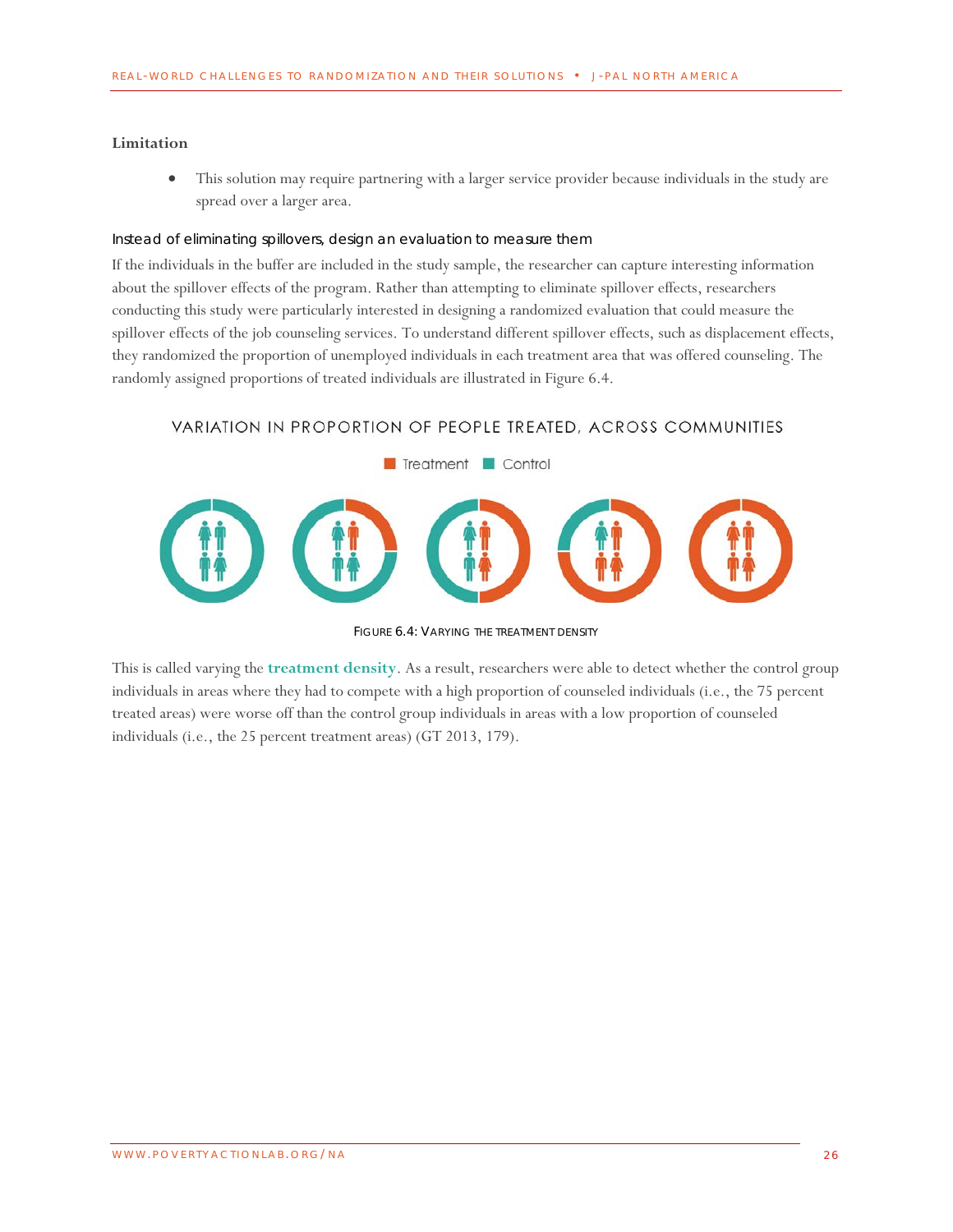<span id="page-26-0"></span>

| <b>SUMMARY TABLE</b>                                                                                                                          |                                                                                                        |                                                                                                                       |                                                                                                                                                                                                                                            |  |  |
|-----------------------------------------------------------------------------------------------------------------------------------------------|--------------------------------------------------------------------------------------------------------|-----------------------------------------------------------------------------------------------------------------------|--------------------------------------------------------------------------------------------------------------------------------------------------------------------------------------------------------------------------------------------|--|--|
| <b>CHALLENGE</b>                                                                                                                              | <b>IMPLICATION</b>                                                                                     | <b>SOLUTION</b>                                                                                                       | <b>LIMITATIONS</b>                                                                                                                                                                                                                         |  |  |
| Resources exist to<br>extend the program to<br>everyone in the study<br>area                                                                  | If everyone is treated at<br>once, there is no control<br>group                                        | Use phase-in design                                                                                                   | Anticipatory effects<br>Difficult to evaluate long-term impacts<br>If the program is phased in too quickly,<br>researchers may not be able to detect<br>program impacts                                                                    |  |  |
| Program has strict<br>eligibility criteria                                                                                                    | May not be appropriate<br>to randomly assign<br>eligible individuals to the<br>control group           | Relax the eligibility<br>criteria, and<br>randomize among<br>the marginally<br>ineligible                             | Can only assess the impact on<br>marginally ineligible individuals<br>May need additional resources to<br>accommodate more individuals                                                                                                     |  |  |
| Program is an<br>entitlement, so eligible<br>individuals cannot be<br>forced to take up the<br>program or denied<br>access to the program     | Access to the program<br>cannot be randomized<br>to create a treatment<br>group and a control<br>group | Use<br>encouragement<br>design                                                                                        | Program must be undersubscribed<br>The encouragement must increase<br>take-up but be designed such that it<br>influences nothing else                                                                                                      |  |  |
| Sample size is small                                                                                                                          | Insufficient statistical<br>power                                                                      | Decrease the level<br>of randomization<br>Stratify on variables<br>highly correlated<br>with the outcomes             | Decreasing the level of randomization<br>may increase spillover effects<br>Stratifying on too many variables may<br>create unbalanced subgroups                                                                                            |  |  |
| It is difficult for service<br>providers to adhere to<br>random assignment due<br>to logistical or political<br>reasons                       | Crossovers<br>Contamination                                                                            | Assign treatment<br>and control groups<br>to different service<br>providers<br>Increase the level of<br>randomization | May not be perceived as fair if different<br>service providers are in close proximity<br>Ensure that program is implemented<br>consistently across service providers<br>Increasing the level of randomization<br>reduces statistical power |  |  |
| Control group finds out<br>about the treatment<br>and reacts unfavorably,<br>benefits from the<br>treatment, or is harmed<br>by the treatment | Spillovers<br>Crossovers<br>Attrition                                                                  | Increase the level of<br>randomization<br>Create a buffer                                                             | Increasing the level of randomization<br>reduces statistical power<br>May require partnering with a larger<br>service provider                                                                                                             |  |  |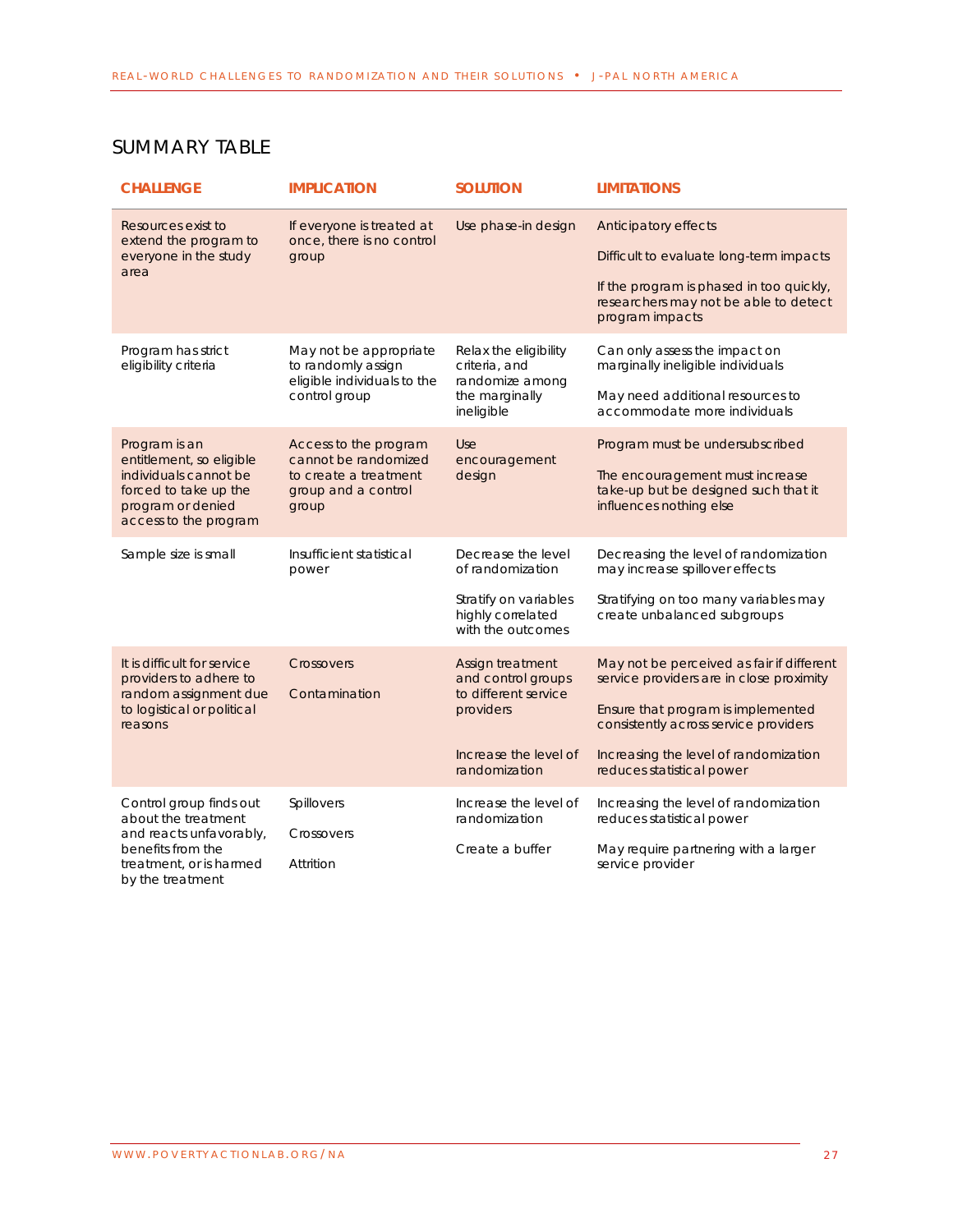# <span id="page-27-0"></span>GLOSSARY

<span id="page-27-2"></span>**Anticipatory effect:** "A change in behavior of a [control] group because they expect to receive access to the program later on (or in a rotation design where those in the current treatment group change their behavior because they know they are going to become the [control] group later)" (GT 2013, 443).

<span id="page-27-9"></span>**Attrition:** When individuals drop out of the control or treatment group over the course of the evaluation.

<span id="page-27-8"></span>**Contamination:** A result of crossovers. When a fraction of the control group has received treatment.

<span id="page-27-1"></span>**Counterfactual:** What would have happened to the participants in a program had they not received the intervention. The counterfactual cannot be observed from the treatment group; it can only be inferred from the control group.

<span id="page-27-7"></span>**Crossover:** When an individual in the control group strays from his or her initial assignment and receives the treatment.

<span id="page-27-4"></span>**Encouragement design:** "A research [design] in which both treatment and control groups have access to the program, but some individuals or groups are randomly assigned to receive encouragement to take up the program" (GT 2013, 445).

<span id="page-27-3"></span>**Randomization among the marginally ineligible:** A method that randomizes individuals that fall between an old threshold and a new threshold. All previously eligible individuals remain eligible for the program while a group of previously ineligible individuals becomes eligible for treatment.

<span id="page-27-5"></span>**Spillover:** When a treatment affects those in the control group or individuals who are not in the study sample. Spillovers can take many forms and be positive or negative.

**Statistical power:** If a program has an impact, the likelihood that one's evaluation will detect this impact is given by the statistical power of the evaluation.

<span id="page-27-6"></span>**Stratification:** An assignment method in which the sample is first divided into groups based on observable characteristics, and then, within each group, individuals are randomly assigned to the treatment or control group. For example, sample could be stratified based on gender, ethnicity, or age.

<span id="page-27-10"></span>**Treatment density:** "The proportion of units (e.g., individuals, schools, or communities) within a geographic area that receive the treatment" (GT 2013, 178). Researchers can vary the treatment density to capture spillover effects.